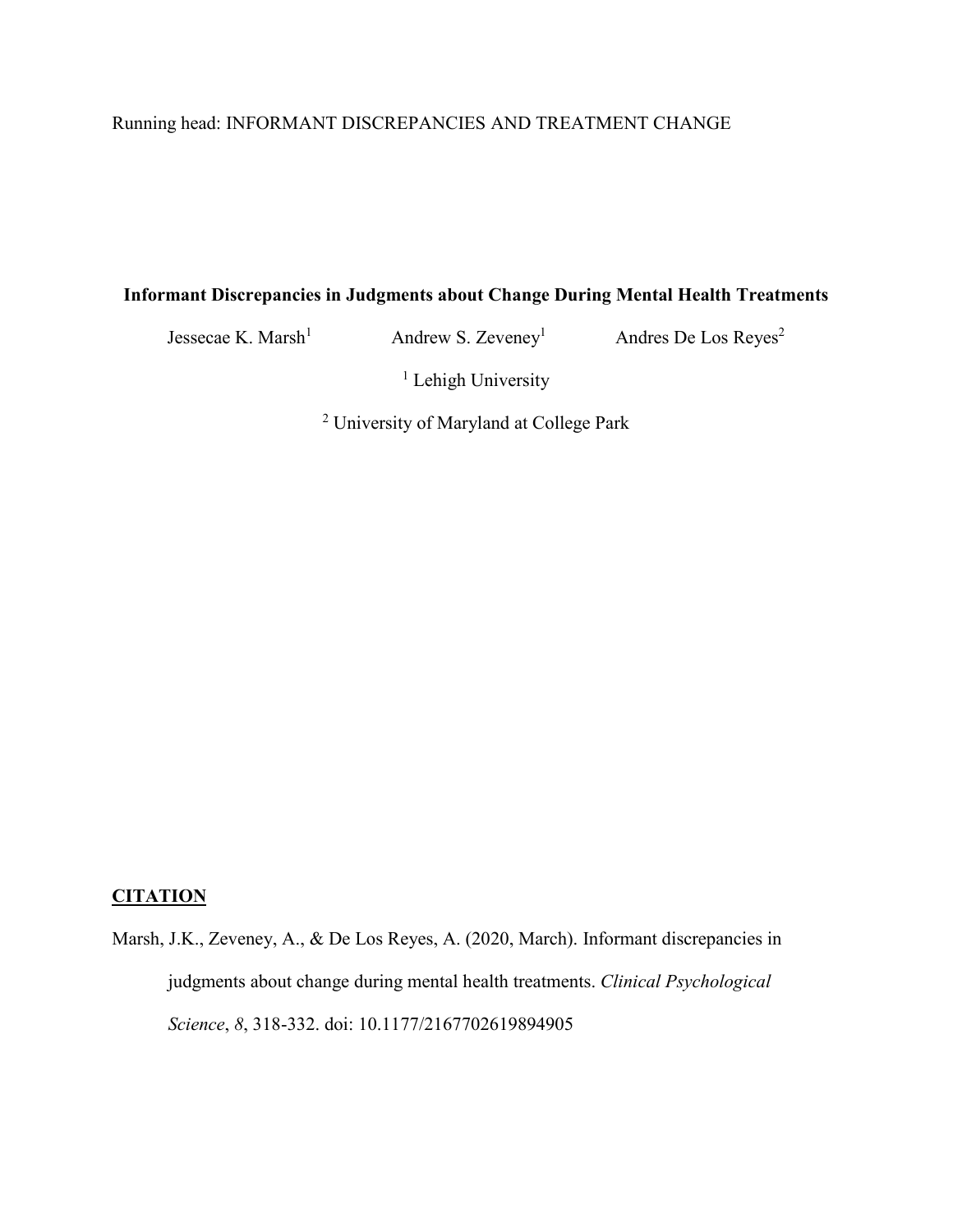# **Author Notes**

Jessecae K. Marsh and Andrew Zeveney, Department of Psychology, Lehigh University, Bethlehem, PA. Andres De Los Reyes, Comprehensive Assessment and Intervention Program, Department of Psychology, University of Maryland, College Park, MD.

Correspondence regarding this manuscript should be addressed to Jessecae Marsh, Department of Psychology, Lehigh University, 36 University Drive, Bethlehem, PA, 18015; Office: 610-758-2941; E-mail: jessecae.marsh@lehigh.edu.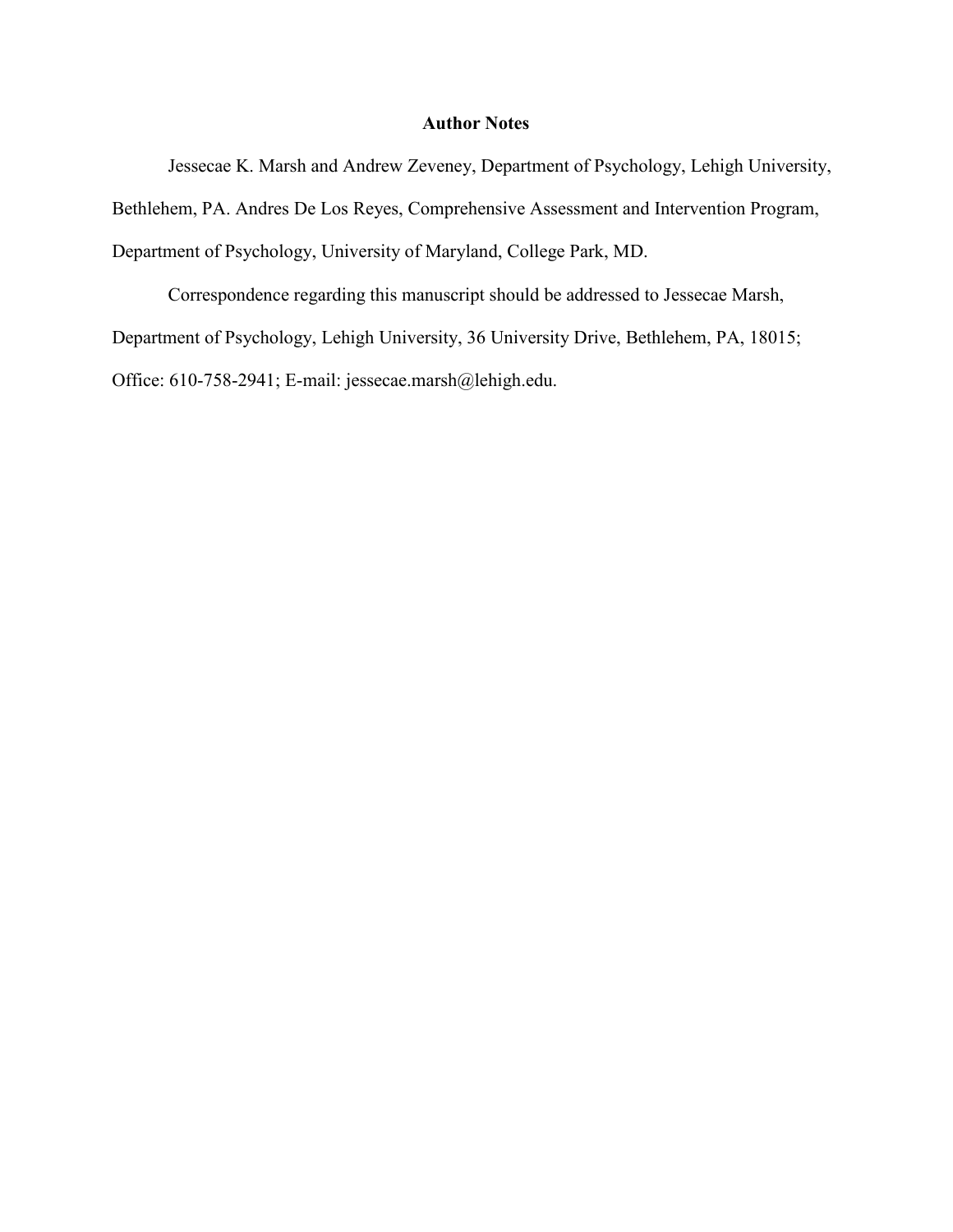Understanding how mental health treatments benefit those who receive treatment comes with a challenge: Often different people involved in treatment have different impressions of the treatment's ultimate effects. How do people reconcile these different reports to understand the true benefit of treatment? In a series of 4 experiments, we tested people's beliefs about how to integrate information from multiple informants for the treatment improvement of child clients. We found that laypeople (Experiments 1, 2, and 3) and professional mental health clinicians (Experiment 4) trust informants they believe to be insightful about the specific disorder but pessimistic about overall improvement. Our findings suggest important future research avenues to better understand how intuitions about reconciling informants influences the process of weighting information from clients and others involved in their care.

**Keywords:** Informant Discrepancies; Judgment; Multiple Informants; Treatment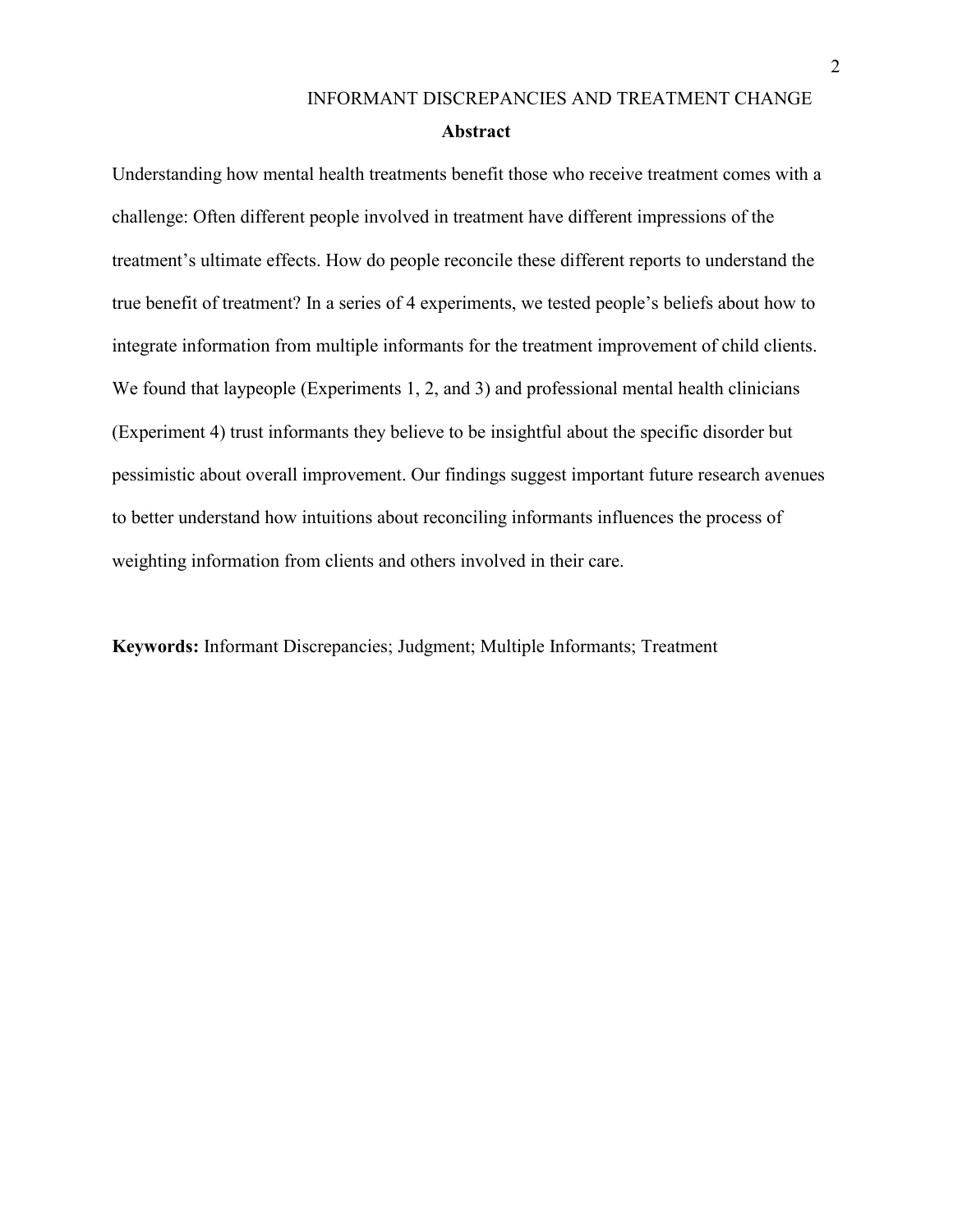#### **Informant Discrepancies in Judgments about Change During Mental Health Treatments**

By age 75, nearly half of the people living in the United States will have met diagnostic criteria for a mental disorder at some point in their lives (Kessler et al., 2005). Worldwide and at any one time, roughly half a billion people experience mental, neurological, and/or behavioral problems that require clinical care (Demyttenaere et al., 2004). The breadth and depth of the public health burdens that stem from mental illness necessitate creating practical, evidence-based techniques for assessing and treating these illnesses (Kazdin, 2017). In fact, many scientific disciplines tasked with developing, testing, and implementing mental health treatments have formed entire initiatives for developing standards to identify evidence-based treatments (APA, 2006; CPA, 2005; Chambless & Ollendick, 2001; Rosen & Proctor, 2003; Southam-Gerow & Prinstein, 2014). These standards largely rely on the outcomes of well-conducted, controlled experiments of manualized mental health treatments (e.g., randomized controlled clinical trials [RCTs]; Kazdin & Blase, 2011). Further, these standards inform treatment work across multiple disciplines including those in the social sciences (e.g., Counseling, Criminology, Education, Psychology, Social Work), Nursing, and the medical sciences (e.g., Family Medicine, Internal Medicine, Pediatrics, Psychiatry, Public Health; De Los Reyes & Kazdin, 2006; Doody et al., 2001; Kazdin & Blase, 2011; Volkmar et al., 2014).

In this paper, we seek to improve interpretations of the evidence supporting evidencebased mental health treatments. At the core of this evidence is behavior. Our current techniques for understanding mental illness, planning treatment for these illnesses, and estimating treatment response all hinge on accurate estimates of behavior and behavior change (e.g., observable symptoms codified in diagnostic criteria; APA, 2013). Consequently, the evidence collected in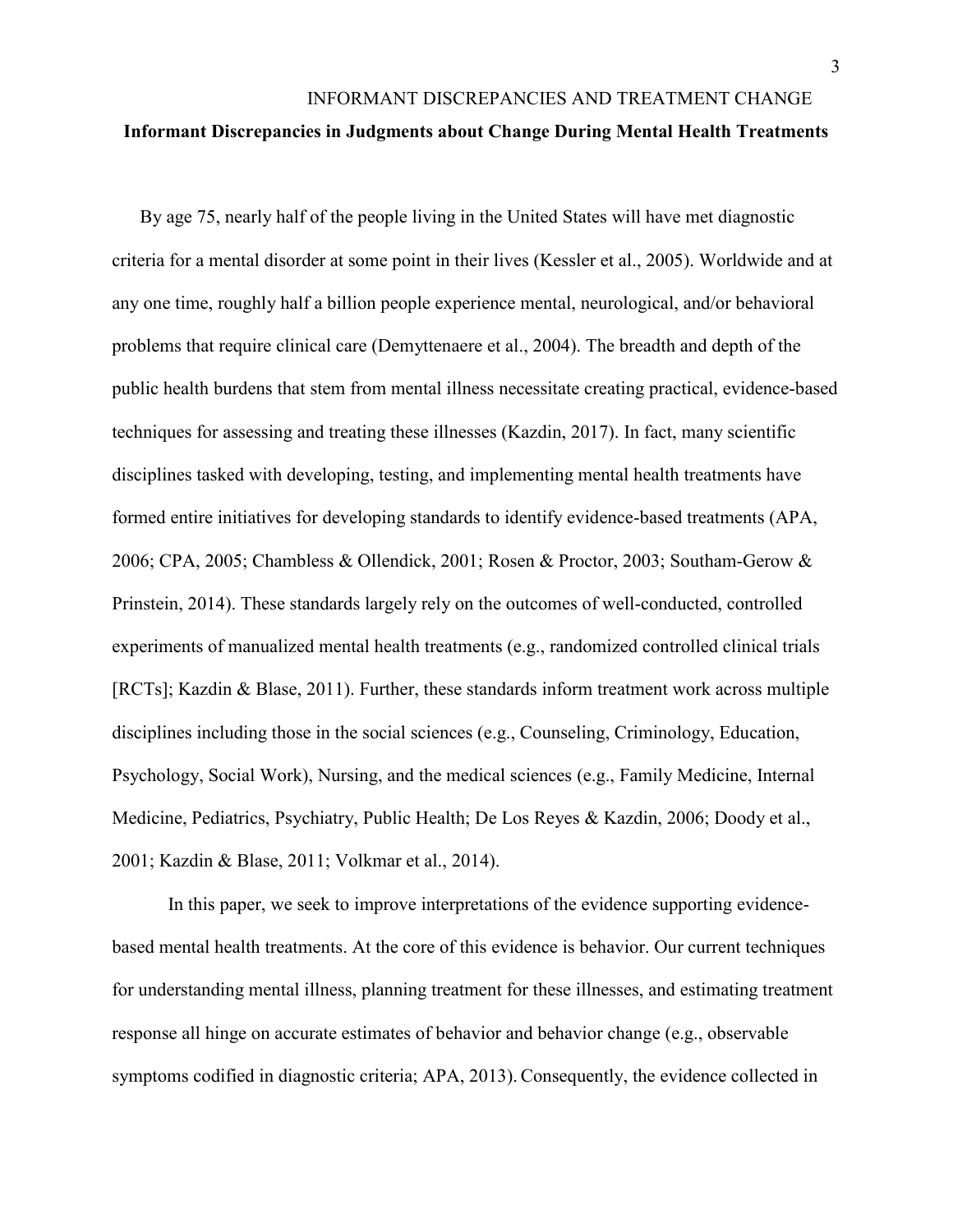the RCTs that inform clinical practice guidelines consists of subjective reports about behavior (e.g., surveys and interviews about mental disorder symptoms) collected from clients and significant others in their lives (Hunsley & Mash, 2007; Weisz, Jensen Doss, & Hawley, 2005). For adults, treatment assessments might include client self-reports and also reports from spouses, or for elderly clients their caregivers (Achenbach, Krukowski, Dumenci, & Ivanova, 2005). For children and adolescents (i.e., hereafter referred to collectively as "children"), informants providing these reports will also often include client self-reports but also reports from adult authority figures such as parents and teachers (De Los Reyes, Thomas, Goodman, & Kundey, 2013). As a general rule, assessments conducted in studies of mental health treatments involve estimating treatment response using multiple informants, who each provide reports about a common assessment target, the client (De Los Reyes & Kazdin, 2008).

Roughly 50 years of assessment research supports the idea that across a host of domains (e.g., aggression, anxiety, attention, conduct problems, depression, hyperactivity, substance use) the multiple informants used in mental health practice and research provide reports that reliably and validly estimate clients' levels of mental health functioning (Hunsley & Mash, 2008). The evidence supporting the veracity of individual informant's reports highlights the value of estimating treatment response using multiple, unique perspectives about clients' mental health functioning (Hunsley & Mash, 2007). However, it makes interpreting the outcomes of treatment response assessments all that more difficult. This is because the most robust finding on the assessments used to estimate treatment response is that reports from the multiple informants who complete these assessments display low levels of between-informant correspondence (Achenbach, 2006; Achenbach et al., 2005; Achenbach, McConaughy, & Howell, 1987; De Los Reyes et al., 2015). These *informant discrepancies* robustly manifest in assessments conducted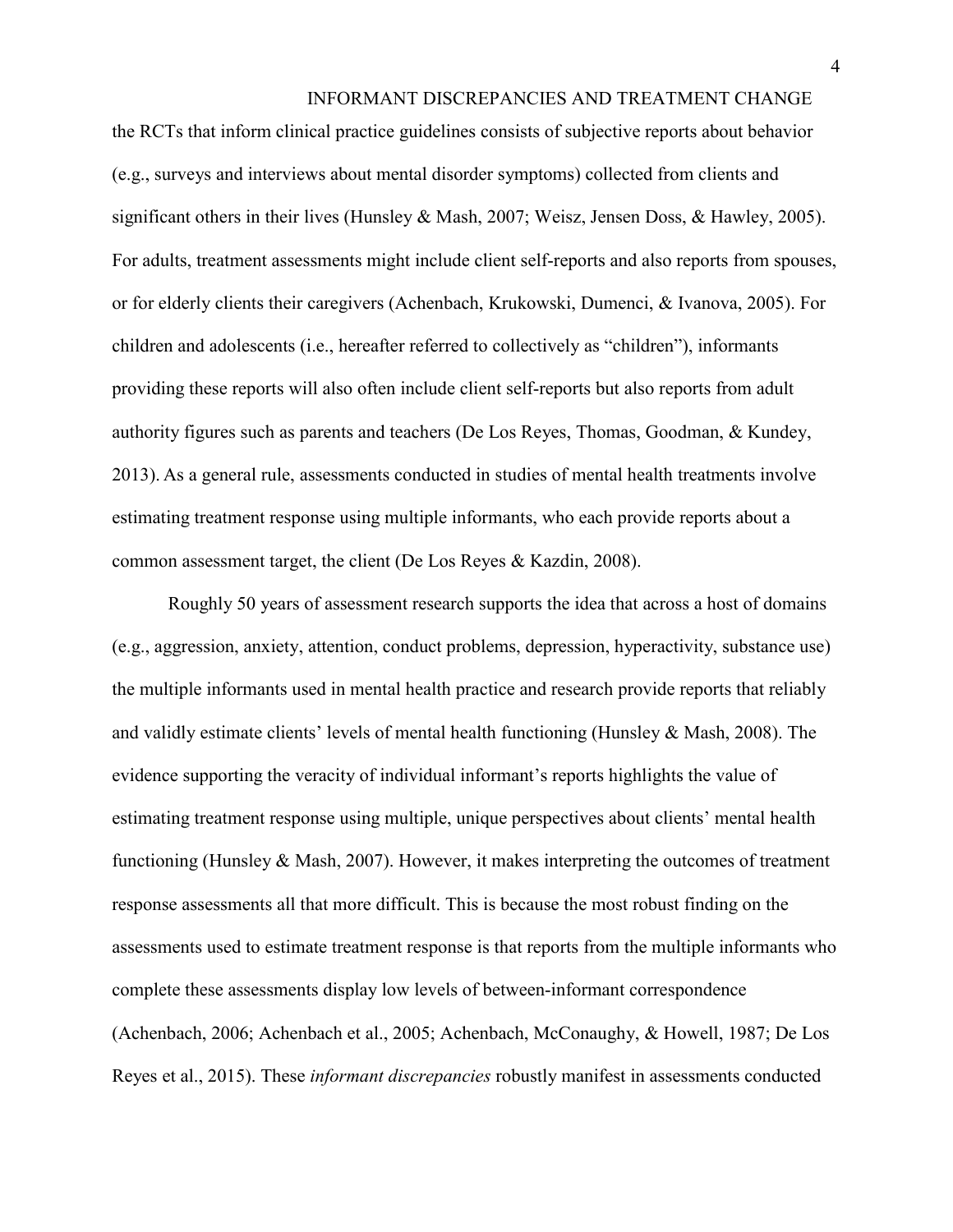all over the world, as evidenced by a recent meta-analysis of over 300 studies of these discrepancies across over 30 countries (De Los Reyes et al., 2019). Importantly, these discrepancies have real implications for mental health care. That is, multiple informants' reports about the same client each tell us different things about clients' treatment experiences, from which aspects of a client's mental health warrant care (e.g., anxiety vs. substance use), to whether a treatment administered to address a client's needs led to improved functioning (Hawley & Weisz, 2003; Ogles, Lambert, Weight, & Payne, 1990; Weisz, Weiss, Alicke, & Klotz, 1987). These discrepancies also occur across many service delivery settings, from community mental health clinics to educational settings (De Los Reyes & Kazdin, 2005; De Los Reyes, Cook, Gresham, Makol, & Wang, 2019).

Ideally, informant discrepancies reflect the very reasons for taking a multi-informant approach to assess clients' functioning. That is, clients may *display* the behaviors that triggered the need for treatment differently depending on the social context, such as home, school or work contexts (Achenbach et al., 1987). Further, informants often systematically vary in the social contexts in which they *observe* these same behaviors, such as a child client's parent primarily observing the child at home and the child's teachers at school (De Los Reyes et al., 2015). As such, if informants' reports yield discrepant conclusions about whether a client benefited from treatment, it may be because the treatment varied in the social contexts in which it enacted meaningful change, such as a treatment improving how a client functions at home to a greater degree than how she or he functions at school (De Los Reyes & Kazdin, 2008).

Across mental health conditions as diverse as autism (Lerner, De Los Reyes, Drabick, Gerber, & Gadow; 2017), social anxiety (De Los Reyes, Bunnell, & Beidel, 2013; Deros et al., 2017), and conduct disorder (De Los Reyes, Henry, Tolan, & Wakschlag, 2009) an emerging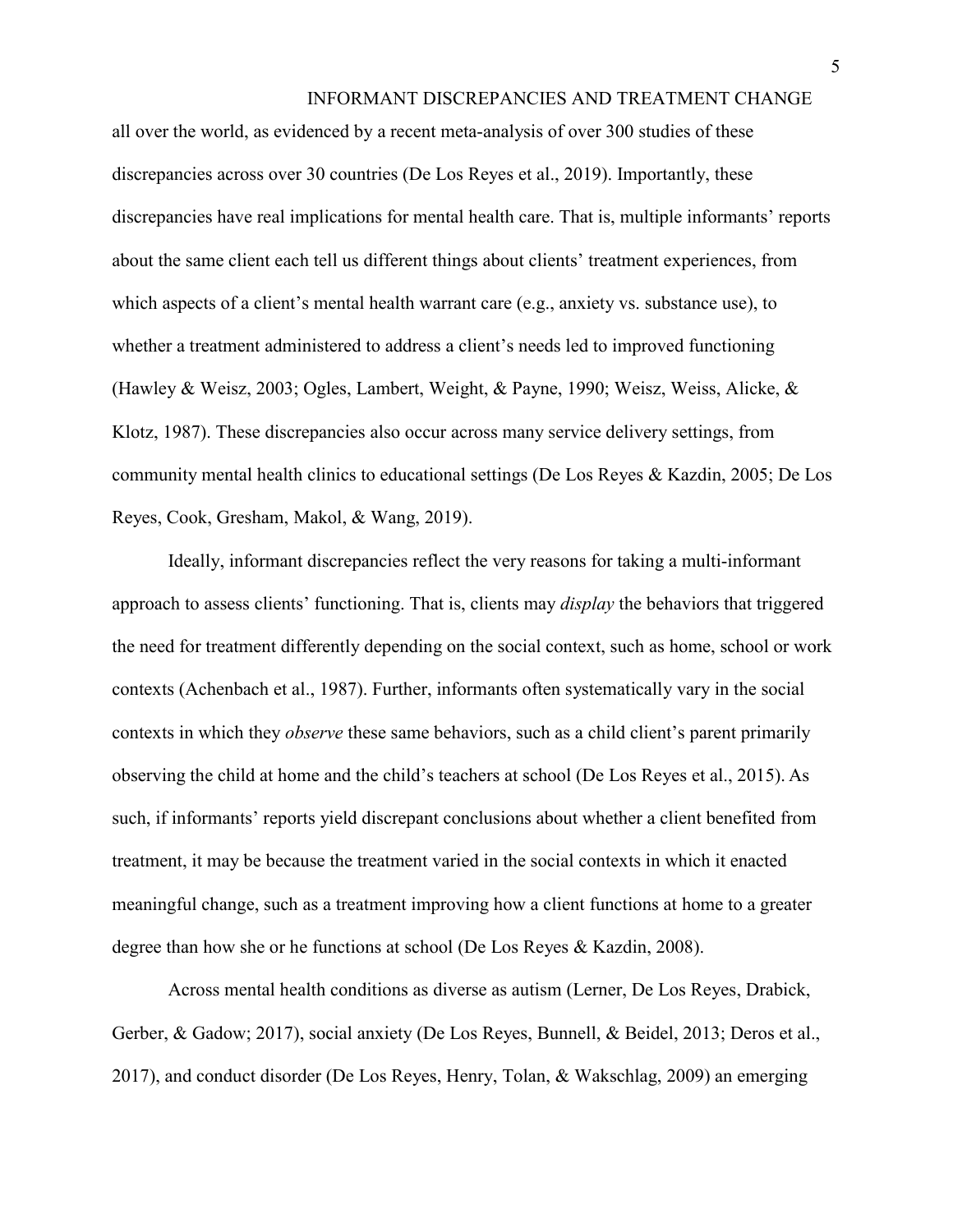body of empirical work supports the ability of informant discrepancies to point to meaningful variations in clients' mental health. In fact, recent theoretical models point to strategies for constructing assessments that allow for detecting those informant discrepancies that reflect meaningful variations in clients' behavior (De Los Reyes, Thomas, et al., 2013).

However, this recent theoretical and empirical work clashes with long-used strategies for addressing informant discrepancies in both clinical and research settings. In research, analytic strategies such as latent variable modeling and algorithms that integrate informants' reports (e.g., AND/OR rules) essentially assume that informant discrepancies are best explained as measurement error (Holmbeck, Li, Schurman, Friedman, & Coakley, 2002; De Los Reyes, Kundey, & Wang, 2011). In practice circumstances with child clients, a number of uncontrolled studies have explored how clinic staff (e.g., interviewers, therapists) when encountering informant discrepancies make clinical decisions, such as treatment planning or estimating treatment response (De Los Reyes et al., 2015). In these studies, the judgments of clinic staff corresponded to a greater degree with the informant who tends to initiate clinical services in the settings in which staff delivered care (e.g., outpatient settings), namely parents (Brown-Jacobsen, Wallace, & Whiteside, 2011; De Los Reyes, Alfano, & Beidel, 2011; DiBartolo, Albano, Barlow, & Heimberg, 1998; Grills & Ollendick, 2003; Hawley & Weisz, 2003; Kramer et al., 2004; Youngstrom, Findling, & Calabrese, 2004). Crucially, this decision-making practice occurs in the absence of compelling data to support the practice. We know of no psychometric data indicating that the informant who initiates clinical services for a client provides "more valid" reports about their functioning than other informants' reports about the same client.

The data integration strategies that we described above reflect symptoms of a larger problem. Specifically, we previously cited clinical guidelines that inform treatment practices. These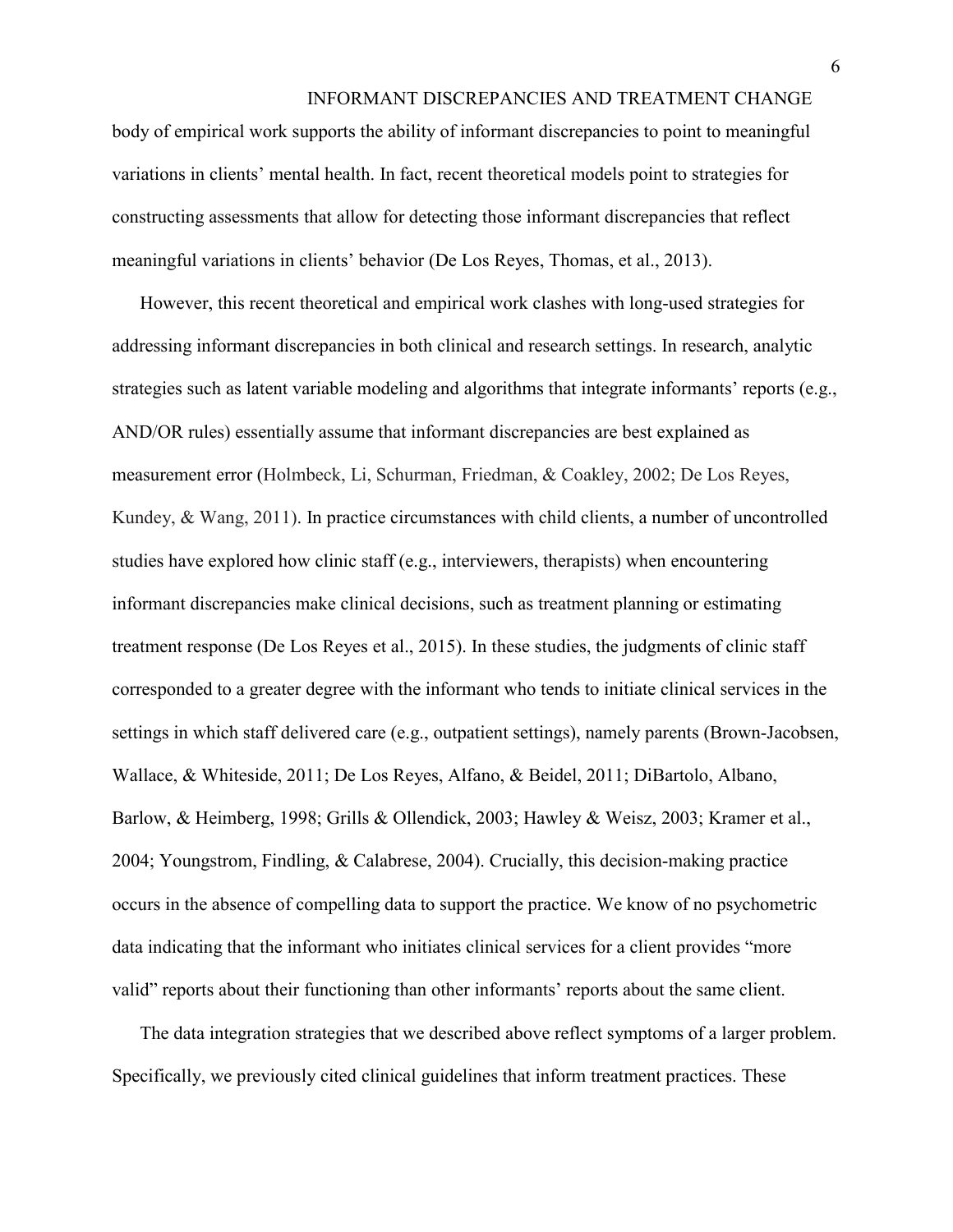guidelines largely rely on informants' clinical reports to identify proper treatment practices (Weisz et al., 2005). Yet, no clinical guidelines exist on how to properly interpret the multiinformant data used for treatment guidelines (Beidas et al., 2015). Further, all studies to date on the judgments that mental health professionals make when confronted with informant discrepancies are based on correlational field work or controlled observations of clinical assessments. Controlled experimentation can address these issues. For instance, studies that experimentally manipulate participants' exposure to informant discrepancies in reports about behavior change can help us understand whether variation in these discrepancies causally produce variations in clinical decision-making. Like the RCTs that have informed treatment guidelines, controlled experiments of informant discrepancies may improve both the accuracy of decision-making in clinic settings, as well as the validity of clinical practice guidelines.

The purpose of this study was to advance the literature on informant discrepancies in assessments of behavior change. In a series of 4 experiments, we tested how people integrate information from two informants who report differing levels of success for a treatment of a mental health condition. We lead off this exploration with three experiments exploring lay participants' judgments for different informant dyads. Lay participants are an important test group for understanding how discrepant information is assimilated given the gateway role laypeople play in mental health care: untrained laypeople may be the first ones to notice impairment in themselves or a loved one and initiate the beginning and continuation of care for that problem (Hunsley & Lee, 2014; Marsh & Romano, 2016). Once that care is initiated, laypeople also bear the burden of deciding whether to continue care. For example, parents who have started their children on treatment have to make a decision about whether the costs of that treatment outweigh its benefits to symptom improvement. To make such a decision, they may be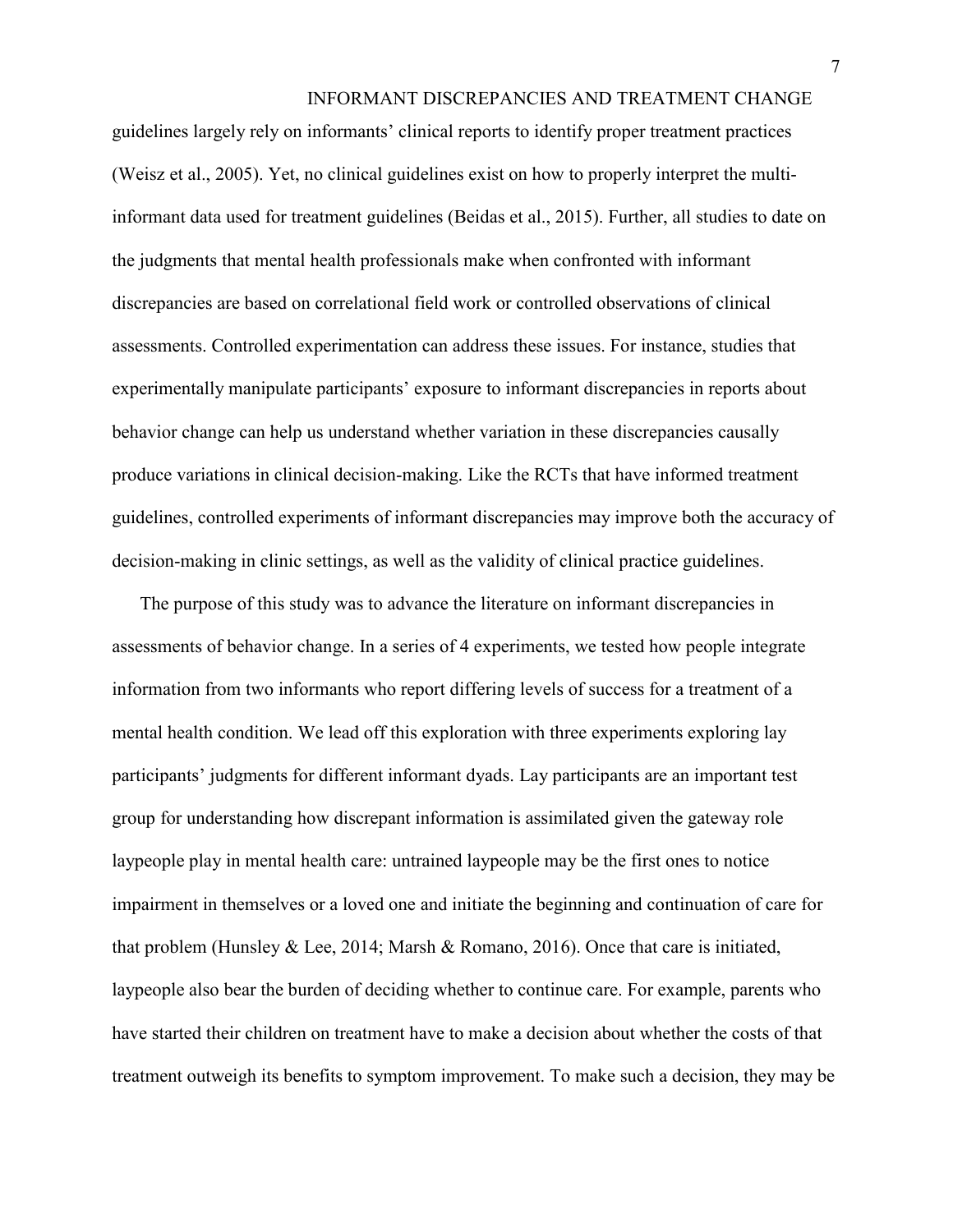talking to their children, talking to their children's teachers, and listening to their own intuitions about improvement, before ever consulting their children's doctors for treatment adjustment. Likewise, a manager may have to assess what is the right course of action for a troublesome employee when two co-workers report differing accounts of the employee's mental health. At a more general level, understanding how laypeople integrate discrepant sources to understand how someone is improving in treatment provides important insight into how consumers of mental health care may be assessing the outcomes and quality of the health care they are engaged in receiving. We follow up this exploration with a fourth experiment that examined how experts integrate discrepant informants' reports. In Experiment 4 we determine whether effects observed with laypeople's decision making generalize to decisions made by providers of care.

#### **Experiment 1**

In Experiment 1 we tested how people incorporate information from two informants who often differ in how they are reporting change in mental health treatment. We started with one of the most common dyads who offer conflicting reports, a child experiencing mental health concerns and the child's parent (Achenbach et al., 1987; De Los Reyes et al., 2015). We varied the disorders about which these informants were reporting and which of these two informants reported greater improvement in symptoms to test how participants integrated information across informants.

People may integrate conflicting treatment reports in several different ways. People may believe that certain types of informants (e.g., parents) are always more reliable than other types of informants (e.g., child clients; Loeber, Green, & Lahey, 1990). In this case, people's estimates of clinical factors should track, or at least be more heavily weighted toward, the perceived reliable informant. Alternatively, people may align with the informant they believe has more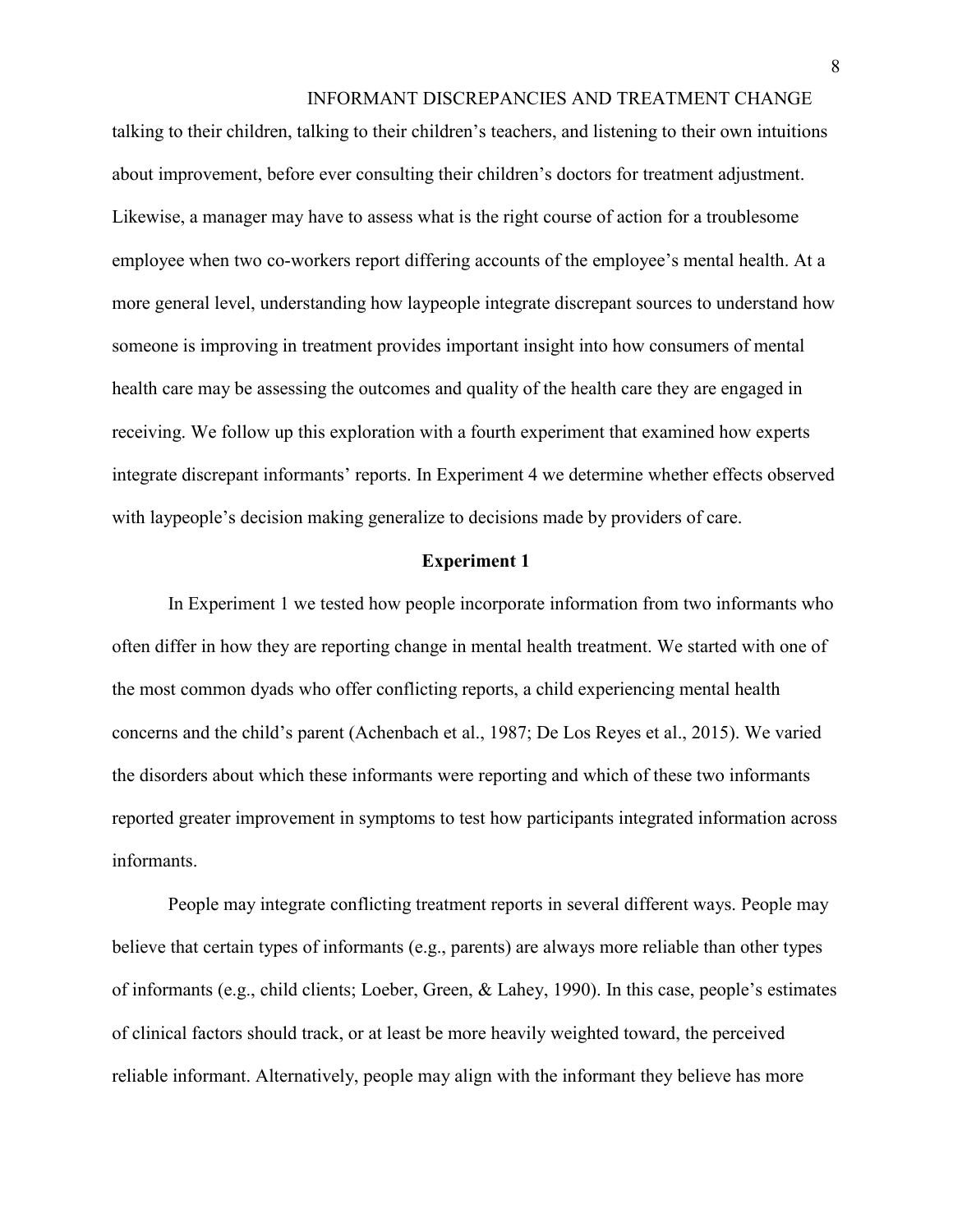insight into the health problem in question. For example, for assessments of internalizing conditions people may see a child client as a "better informant" for change in the internal state symptoms that characterize these conditions, and the parent as a "better informant" for behaviors that characterize assessments of externalizing conditions (De Los Reyes & Kazdin, 2005). In this situation, people's estimates of treatment improvement may reflect different informants *depending* on the condition in question. As another possibility, the importance of continuing treatment until symptoms have completely remitted may cause people to be more hesitant to trust informants who display relatively more optimistic impressions about treatment improvement. As such, people could side with informants who are more pessimistic in their estimates of treatment improvement. Finally, people may have instincts that the effects of certain treatments are more accessible to people who are not the client. All of these different possibilities necessitate experimental tests of how people integrate information when informants provide discrepant estimates of treatment improvement.

## **Method**

l

**Participants.** We recruited 100 Amazon Mechanical Turk (MTurk) workers (age range: 19 – 64,  $M = 34.5$ ). The use of MTurk workers provides data comparable to in-person lab studies (Mason & Suri, 2012), while allowing for collection of a broader sample than typically available through data collection focused on college campuses (for an overview of MTurk use in data collection see Buhrmester, Talaifar, & Gosling, 2018). For all MTurk samples, we limited our pool to US-based MTurk workers who have a 95% or better approval rate.<sup>[1](#page-9-0)</sup> Participants predominantly self-identified their gender as male (60%; 39%= female;  $1\%$  = prefer not to

<span id="page-9-0"></span> $1 \text{ A } 95\%$  approval rate criterion has been shown to be successful in excluding inattentive / fake respondents (Peer, Vosgerau, & Acquisti, 2014).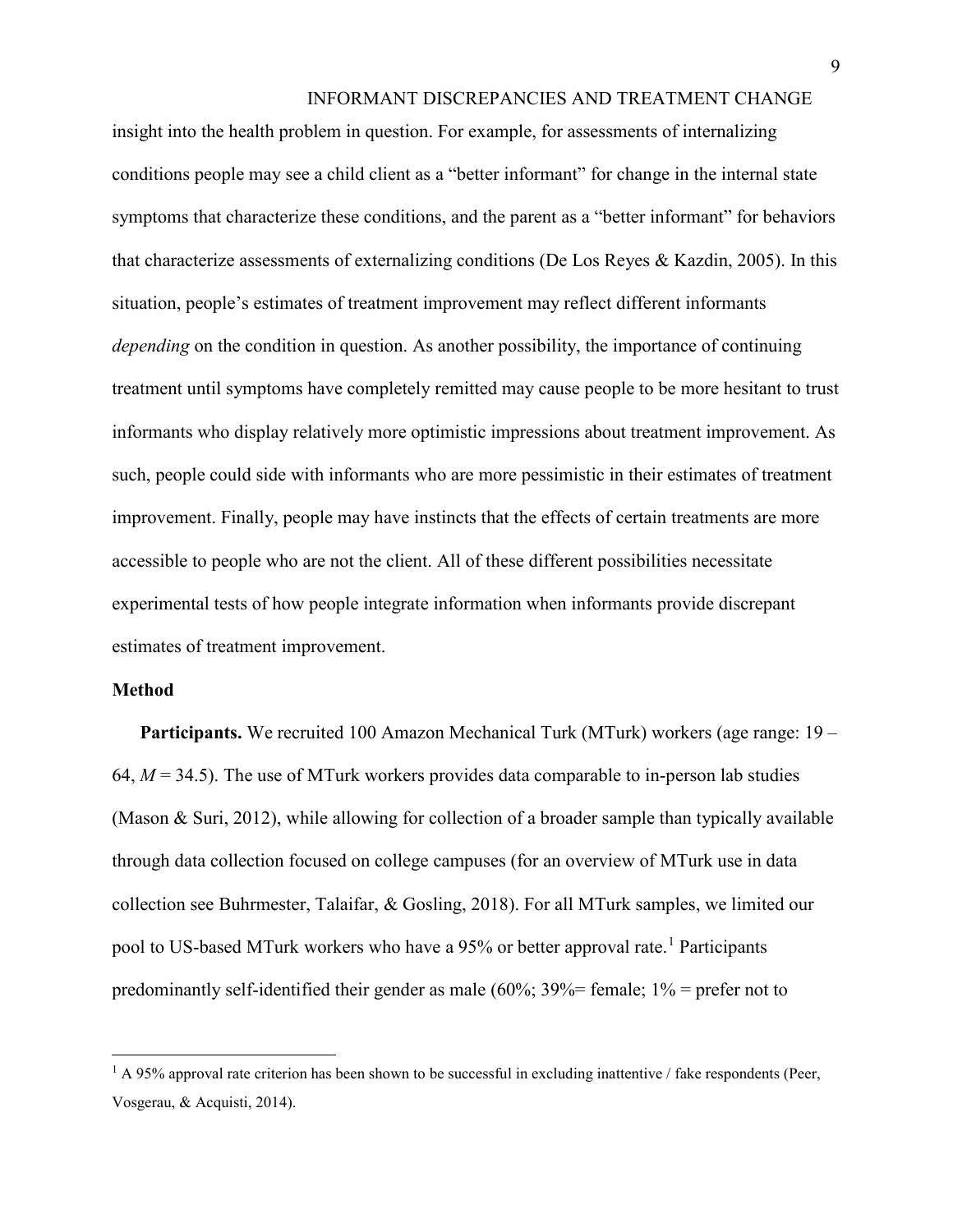respond). The majority of participants reported their ethnicity as non-Hispanic (89%; Hispanic = 8%; prefer not to respond = 3%) and their race as white (79%; Black or African-American = 8%; Asian = 6%; American Indian or Alaska Native = 2%; Native Hawaiian or Other Pacific Islander  $= 0\%$ ; multiple races reported = 3%; prefer not to answer = 2%). Participants most often reported that the highest degree they currently held was a bachelor's degree (42%; High school or equivalent =  $34\%$ ; Associate's degree =  $5\%$ ; Master's degree [e.g., M.A., MSW, MBA] =  $16\%$ ; Ph.D. = 1%; M.D. = 1%; Other not specified degree = 1%). We dropped any participants from analyses if they reported being a licensed mental health professional or for reporting they worked in a facility for mental health care. None of the participants in this experiment met those exclusion criteria.

**Materials**. We created vignettes that asked participants to consider a child client and the child's parent reporting on the child's treatment progression. We described in the vignette that the child had been receiving treatment from a care provider who was now asking the child and the parent to rate how much the symptoms of the child's mental health concern had improved. We described the child and the parent as separately making these ratings on a scale of 0, no improvement at all, to 100, largest possible improvement.

To allow easy comparison of the treatment improvement estimates, we presented the estimates from the hypothetical child and parent to participants in a bar graph (see Figure 1). The x-axis of the graph was labeled as "Person Providing Rating" and the y-axis was labeled "Amount of Improvement in {Disorder name} symptoms", with the appropriate disorder name filled in by condition. Each informant's rating was presented in a separate, labeled bar. This presentation allowed participants to easily see the relative improvement ratings for each participant and the absolute values the informants reported. The graphs depicted either a rating in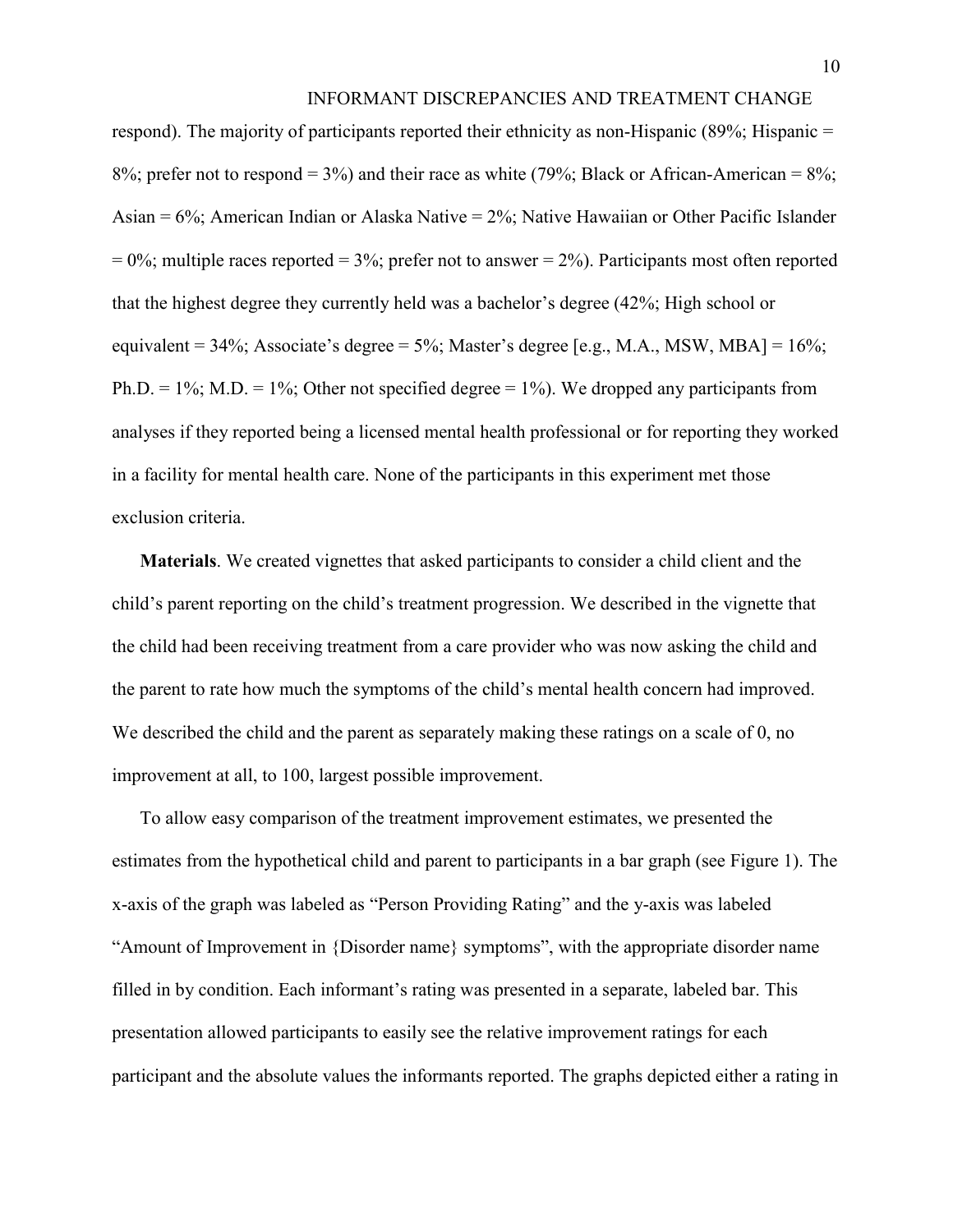the high 30s for one rater and approximately 80 for the other rater, or one rating in the low 20s for one rater and mid 60s for the other. The absolute difference between the two informants' ratings was the same for all cases (i.e., 42 points). This provided for some variation across graphs but the same difference between raters.

#### Insert Figure 1 here.

To isolate influences on how discrepant informant reports are integrated, we manipulated several different elements of the vignettes. As we described previously, people may have intuitions about who is a better informant, a child or a parent. If this is the case, then participants should consistently weight one informant (child or parent) more than the other. To be able to detect whether participants' ratings tracked one informant in particular, we manipulated across vignettes whether the child or the parent was reporting relatively less symptom improvement. We refer to this informant who produced a lower estimate as the "pessimistic" informant. To be clear, the pessimistic informant is not saying that the treatment did not work; as can be seen in Figure 1 both raters are reporting improvement. Rather, the pessimistic informant is reporting less improvement than improvements rated by the relatively optimistic informant. Participants' estimates always being closer to one informant regardless of whether the informant is the pessimist would provide evidence toward more heavily considering certain specific informant reports. Alternatively, participants' estimates always being more aligned with the informant who is in the pessimist position would provide evidence toward favoring the informant who is more conservative, regardless of who that was. We also hypothesized that participants may favor different informants who are seen as more insightful about the condition in question. To test for this possibility, we used two internalizing conditions (an anxiety disorder, depression) and two externalizing conditions (attention-deficit/hyperactivity disorder, conduct disorder). We used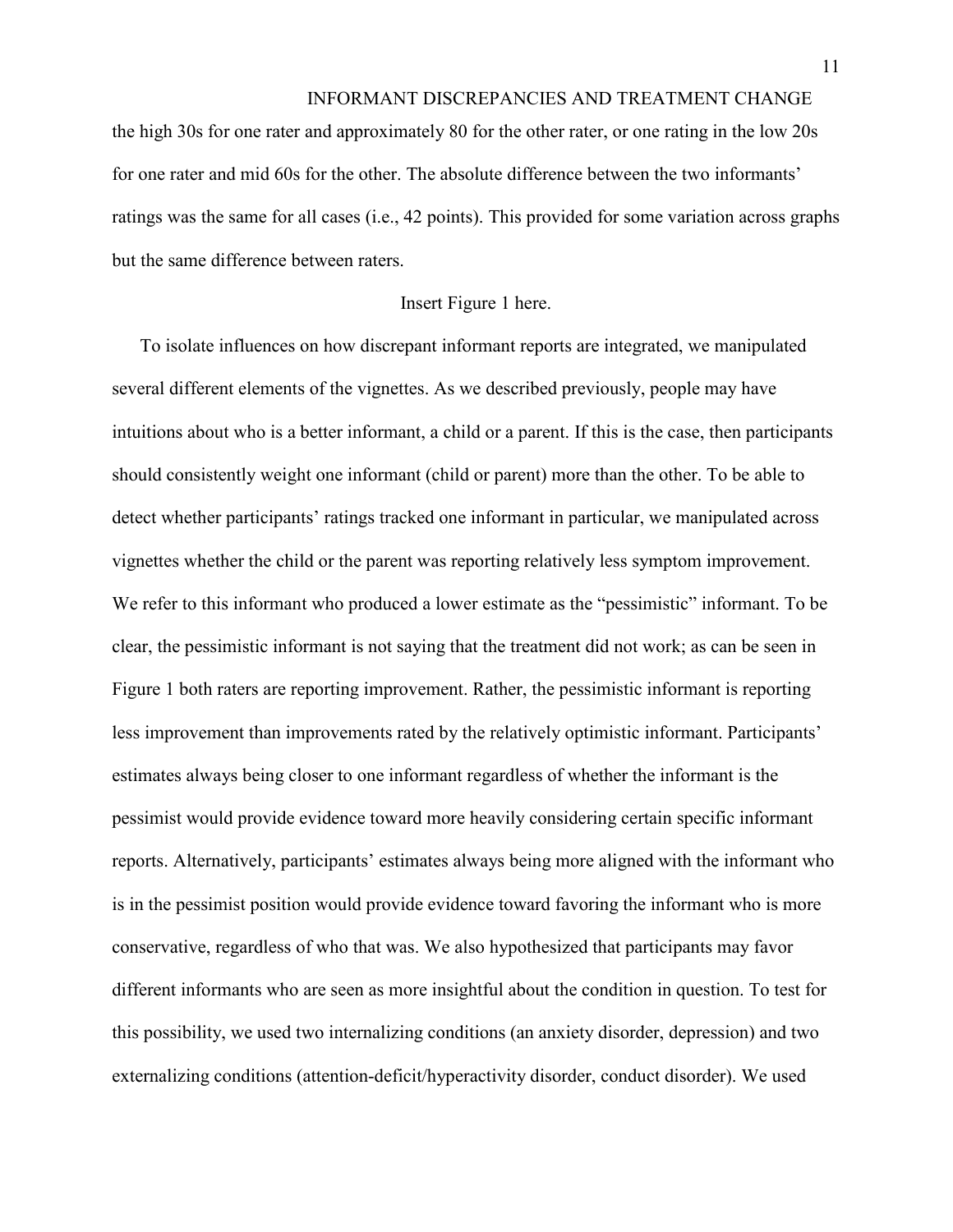these conditions given that they comprise some of the most commonly referred concerns for children's mental health care (Hunsley  $&$  Lee, 2014). We can compare ratings for the internalizing and externalizing conditions to see if different informants are preferred for each. Finally, we manipulated the type of treatment the patient was described as experiencing: medication or therapy. It is possible that people see a patient as having more insight into whether a medication makes a difference in the way symptoms are experienced, in line with the hypothesis that people may favor informants seen as more insightful. Across these manipulations, we can determine which informant is favored and how that varies by their relative pessimism, the disorder being assessed, and the type of treatment being used.

**Procedure.** Participants began the experiment by reading an online consent form and indicating their consent. Each participant then read and made ratings for four client cases presented in a random order, with each case depicting one of our four disorders. Participants were counterbalanced to receive either a child or a parent pessimist for both of the internalizing cases. This design allows us to collapse across the two different internalizing ratings to create a mean treatment improvement score for that disorder type, given that type of pessimist. For the externalizing cases, participants then were assigned to receive the pessimist they *did not* see for the internalizing conditions. That is, a given participant saw one pessimist for both of the internalizing disorders (e.g., child) and the other pessimist for both of the externalizing disorders (e.g., parent). This design choice means that participants did not see every possible combination of disorder type and pessimist and instead saw one of these two combinations: internalizing – child pessimist cases and externalizing – parent pessimist cases, or internalizing – parent pessimist cases and externalizing – child pessimist cases). We made this choice to minimize the repetitiveness of the experiment for online data collection and the obviousness of our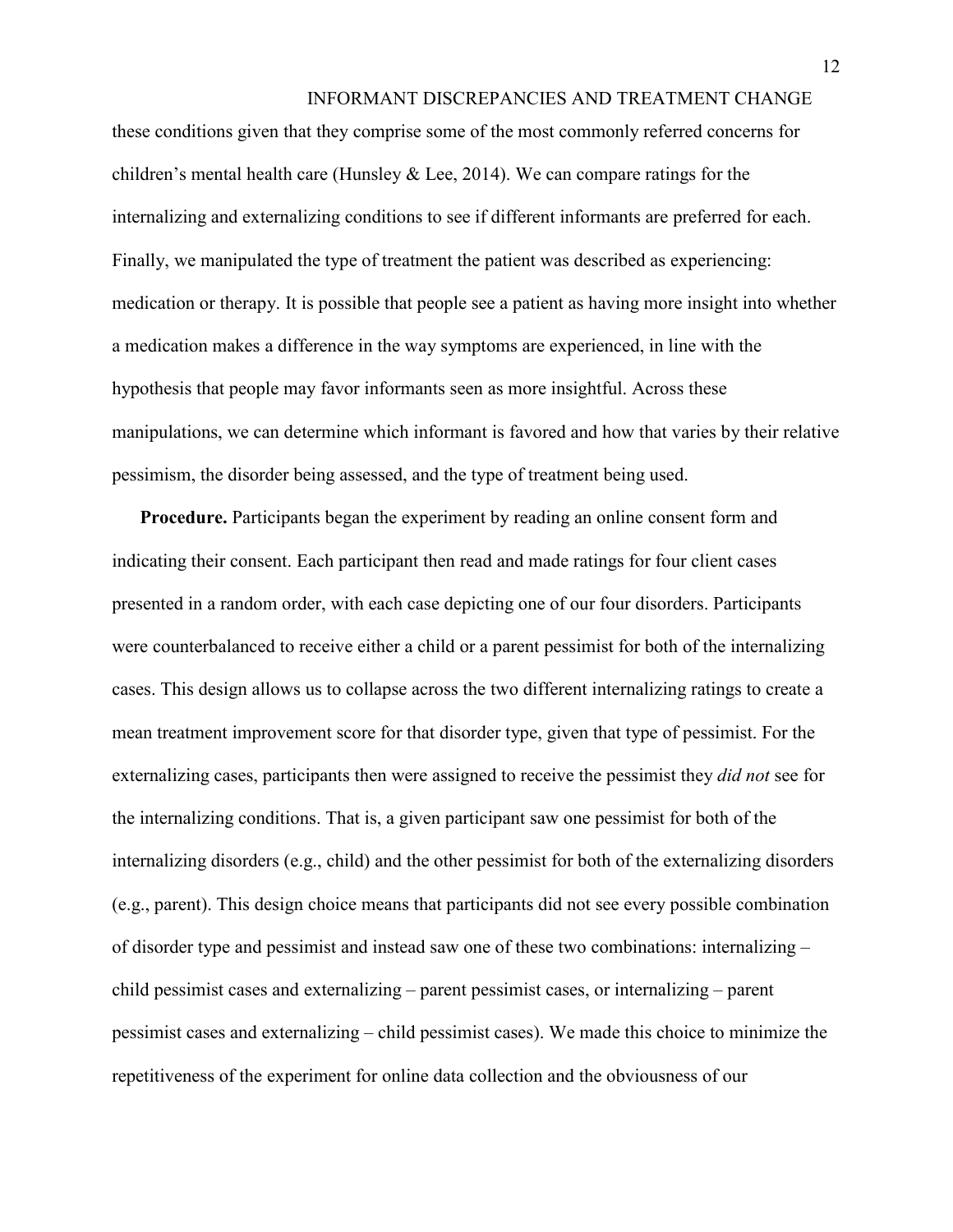experimental manipulation. Finally, we manipulated treatment condition between subjects, such that all cases participants read described the same treatment (therapy or medication), with participants counterbalanced to each condition.

For each case, we asked participants to rate the following question:

"From what you have read about this child, how much do you think the child's anxiety symptoms actually improved? Please indicate the level improvement you think occurred on the slider scale below. You can use any number between 0 (no improvement at all) and 100 (largest possible improvement).".

In essence, participants were asked to make the same judgment that the child and parent informants were described as making in the presented materials. Participants answered the question on a slider scale that allowed them to choose any point between 0 and 100.

After rating the four cases, participants completed a series of three post-experiment questions. First, participants were asked to explain in an open-ended text box how they made their estimates. This question helped us screen for any online participants that were randomly or incoherently responding. Participants then rated two questions that assessed how they thought about the specific treatment they rated in the main questions of interest (medication or therapy). First, they rated how likely it would be for different people to notice the effects of the treatment on a child, including the child herself/himself, parent, teacher, therapist, doctor, friend, and classmate. Then, participants rated how likely the treatment would be to help each of the four disorders used in the main experiment. These last two questions were included as piloting for future work and are beyond the scope of this paper. Participants finished the experiment by completing a series of demographics questions (see Participants section for questions). For this and all of the experiments in this paper, informed consent was obtained from all participants and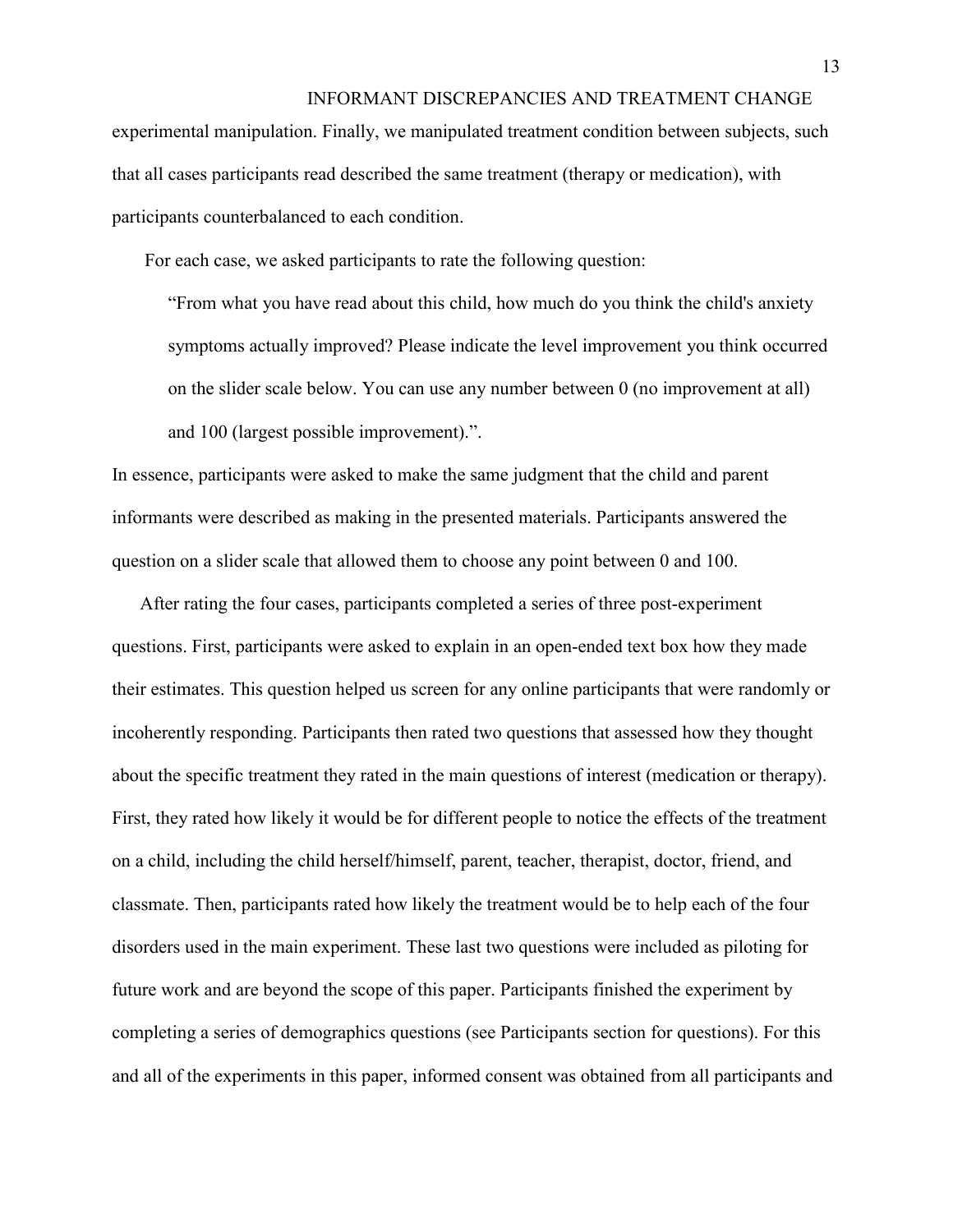the first author's Institutional Review Board approved the experimental protocols.

#### **Data-Analytic Plan**

The goal of our analyses was to determine if participants reliably defer to one informant or another, and if this varies by the type of disorder being assessed and which informant is more pessimistic about change. If participants are equally weighting both informants, then we could imagine their estimates of symptom improvement should represent an average of the scores provided by the two informants. Taking Figure 1 as an example, completely equally weighting the two informants and perfectly averaging their responses would result in a participant response of 44. However, if participants are favoring one informant over the other, then we would expect responses that differ from that average value, with the direction in which it differs being indicative of which informant is being more heavily weighted. With this logic, subtracting the average value of informants' reports presented in a vignette from a participant's response to that same vignette will provide a metric of how much the participant's response differed from the average value (i.e., absolute value of the difference) and towards which informant the participant skewed (i.e., sign of the difference). This procedure essentially involved subtracting a constant value from all participants' scores for a particular vignette in order to weight each participant's scores relative to the average score depicted in that vignette. Thus, a weighted score of zero would indicate a participant equally weighted the two informants and averaged their reports when making a decision as to treatment improvement; a positively weighted score would reflect a participant favoring the optimist informant more in estimates; and a negatively weighted score would reflect a participant favored the pessimist more in estimates.

Note that this procedure differs from traditional uses of difference scores, in which one individual difference variable is subtracted from another, such as is the case with change scores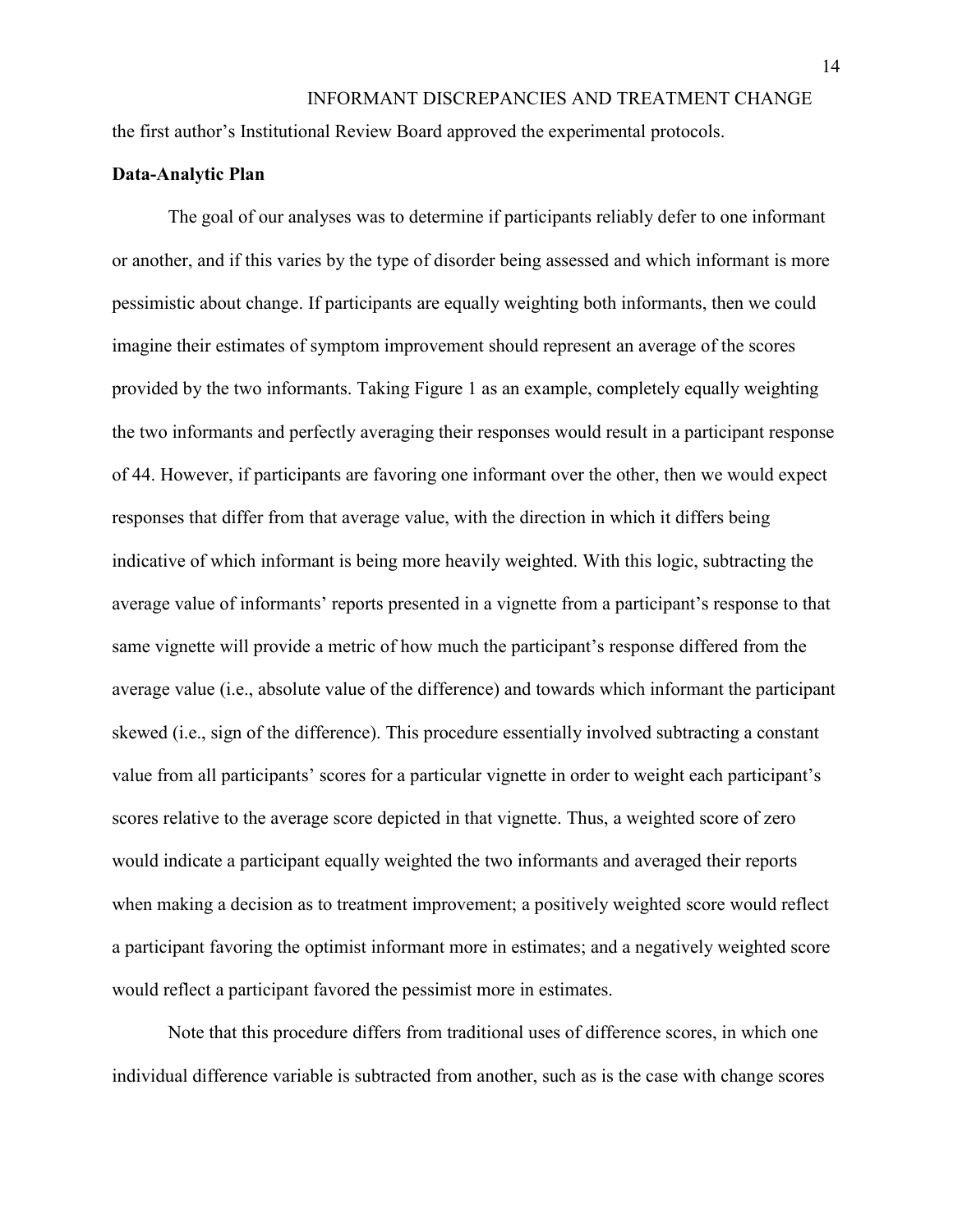in treatment research (e.g., pre-treatment score minus post-treatment score; Cronbach & Furby, 1970) or research examining the differences between reporters in mental health assessments (Laird & De Los Reyes, 2013). Essentially, our procedure involved benchmarking or norming participant ratings relative to the values representing informants' improvement ratings that we created and presented in each of the vignettes. Importantly, to create a realistic set of vignettes that participants found believable, we had to vary the actual values presented in the vignettes representing informants' improvement ratings. At the same time, we also ensured that the informants' ratings we presented in each vignette always yielded the same average value. Thus, our procedure for norming participant ratings allowed us to compare ratings across vignettes which had numerical variations among informants' improvement ratings.<sup>[2](#page-15-0)</sup>

We normed each participant's score for each case as described above. We then averaged the two weighting scores across the same disorder type to create an average informant weighting score for internalizing disorders and an average score for externalizing disorders. We submitted the weighting scores to a multilevel model (MLM). MLMs are well equipped to analyze repeated measure data and their use of maximum likelihood estimation means there is no requirement for complete data; as such they can handle the nature of our data set where participants did not make ratings for every possible cell of our design in a way that repeated-measures ANOVA cannot. We entered our factors of treatment type (medication vs. therapy; between), disorder type (internalizing vs. externalizing; within), and pessimist (child vs. parent; within) as fixed effects into the MLM model, allowing us to test the significance of the main effects and their interactions through *F* tests. Since we are asking ANOVA-style questions in our design, we

 $\overline{\phantom{a}}$ 

<span id="page-15-0"></span> $2$  Our procedures are consistent with the suggested proper way to interpret difference scores and their relations to criterion variables (Laird & Weems, 2011; Laird & De Los Reyes, 2013).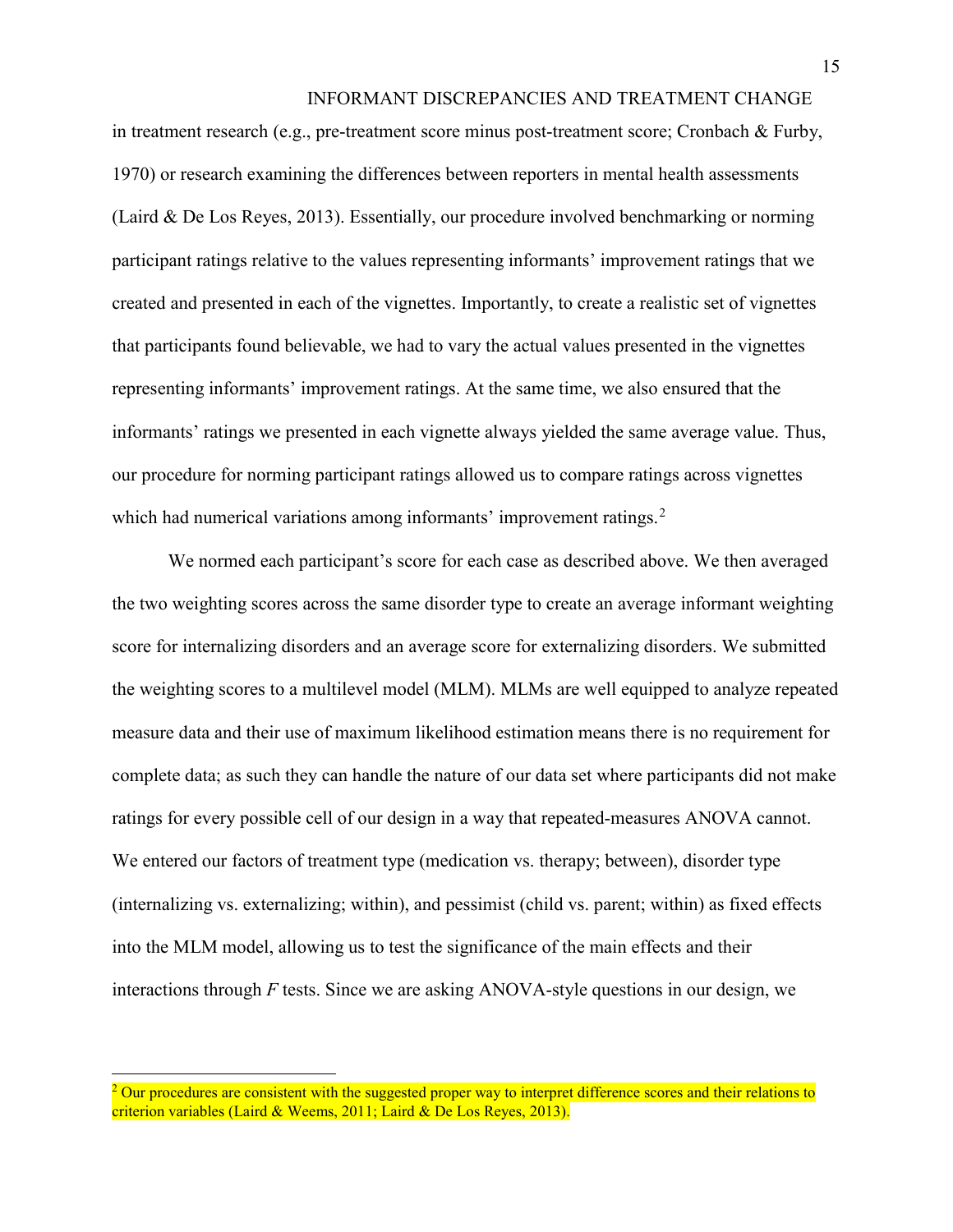present the ANOVA-style output of the MLM analyses to match the questions we are asking. Data were analyzed in IBM SPSS (Version 24) using the repeated statement in the MIXED procedure and a compound symmetry covariance matrix. Significant interactions were explored through the multilevel modeling procedure with simple effect analyses and follow-up Sidakcorrected two-tailed *t* tests. Cohen's *d* (*d*) is provided as a measure of effect size for interaction *t* tests, calculated from the means and standard deviations from the estimated marginal means analysis of the MLM analyses. Cohen's *d* for one-sample *t* tests was calculated with the means and standard deviations of the raw data. In the main text we present graphs that depict the group means generated in the estimated marginal means analysis for the interaction comparisons.

#### **Results**

Our main question in these analyses was: Do people weight some informants more than others and does that vary by the type of mental disorder in question? We did not find a main effect of treatment type,  $p = .505$ , or any significant interactions that involved treatment type,  $p_s$ > .17. This suggests that people do not have intuitions as to informants being more or less insightful depending on the used treatment. As such, we collapse across this manipulation and present the mean weighting scores in Figure 2a collapsed across treatment type. As a reminder for interpreting Figure 2a, scores of zero represent an averaging strategy that equally weights both informants, and negative weighting scores indicate weighting the pessimist informant's estimates more heavily. We did not find a main effect of pessimist,  $p = .105$ , or of disorder type,  $p = 0.144$ . However, we found a significant interaction of disorder type and pessimist,  $F(1, 96) =$ 32.68,  $p < .001$ , suggesting that which informant receives more weight depends on the disorder about which the informant is reporting. Specifically, a parent pessimistic about the amount of change occurring in their child was weighted more heavily when reporting about an externalizing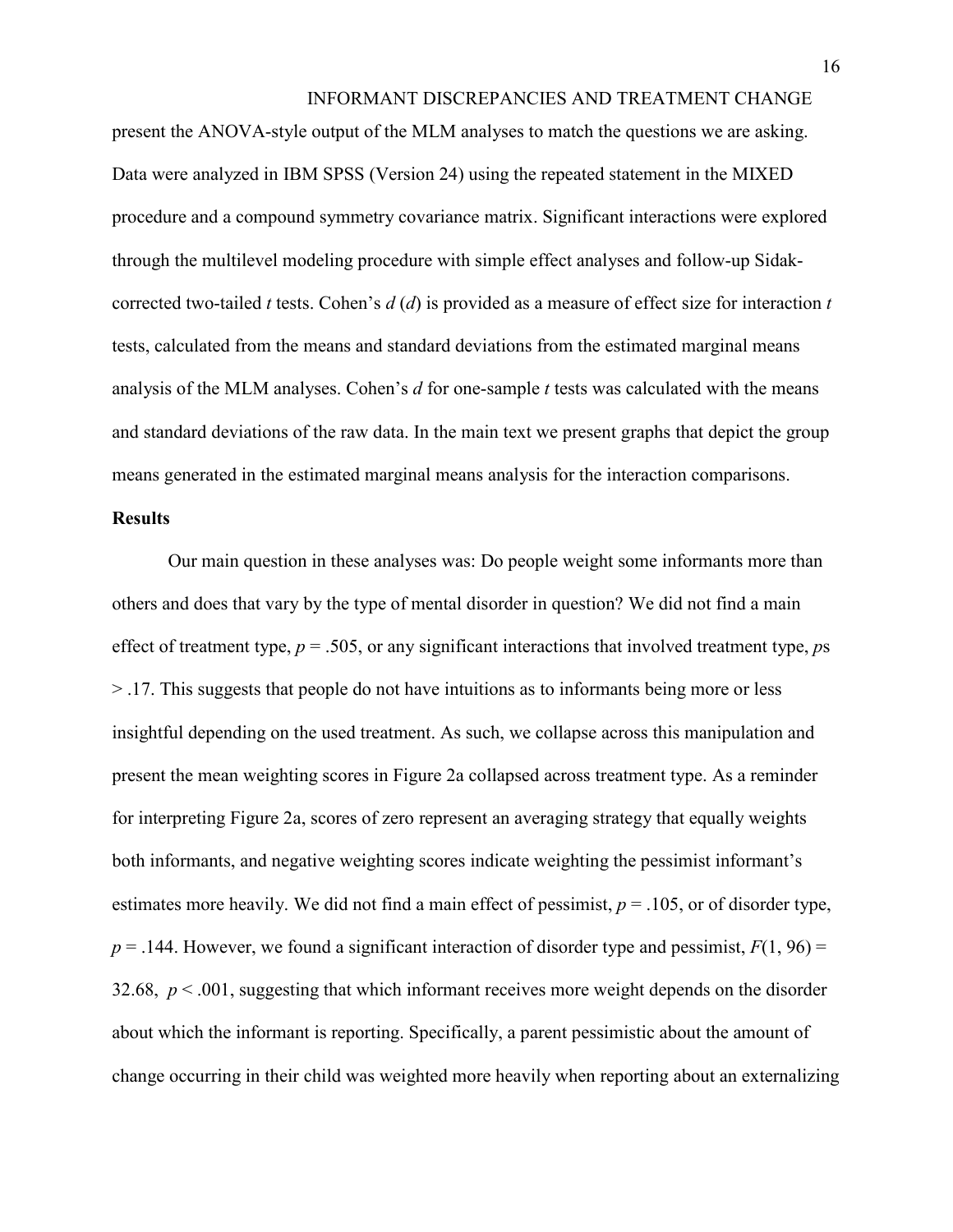condition than an internalizing condition,  $p = 0.005$ .  $d = 0.563$ . Conversely, a child pessimist was given significantly more weight when reporting about an internalizing condition than an externalizing condition,  $p < .001$ ,  $d = .995$ . In this way, we found alignment with certain pessimistic informants, depending on the condition being assessed.

#### Insert Figure 2 here.

Another way to determine if participants are preferentially weighting one informant over another is to compare through one-sample *t* tests the weighting scores to a value of 0, the value representing equal weighting of both informants. We did not find a significant difference for internalizing conditions when the parent informant was more pessimistic,  $p = .906$ ,  $d = .017$ , or when the child informant was more pessimistic for externalizing conditions,  $p = .832$ ,  $d = .041$ . However, weighting scores were significantly different from zero for externalizing conditions when the parent was more pessimistic,  $t(47) = 3.99$ ,  $p < .001$ ,  $d = .574$ , and for internalizing conditions when the child was more pessimistic,  $t(47) = 8.75$ ,  $p < .001$ ,  $d = 1.03$ .

# **Discussion**

Our findings suggest that people do not always favor one informant (e.g., the parent) or always are conservative and trust the pessimist. Rather, who people believe is a good informant for behavior change depends on the type of disorder being reported and on whether that informant is relatively pessimistic about change. Of note, participants never weighted the relatively optimistic informant more heavily in any comparison, which would have been indicated by positive weighting scores. Participants either equally weighted the informants or showed deference to the more pessimistic informant. This pessimist weighting was specific to informants who should have had the most insight into the described condition. Namely, participants weighted more heavily a pessimistic child informant only for an internalizing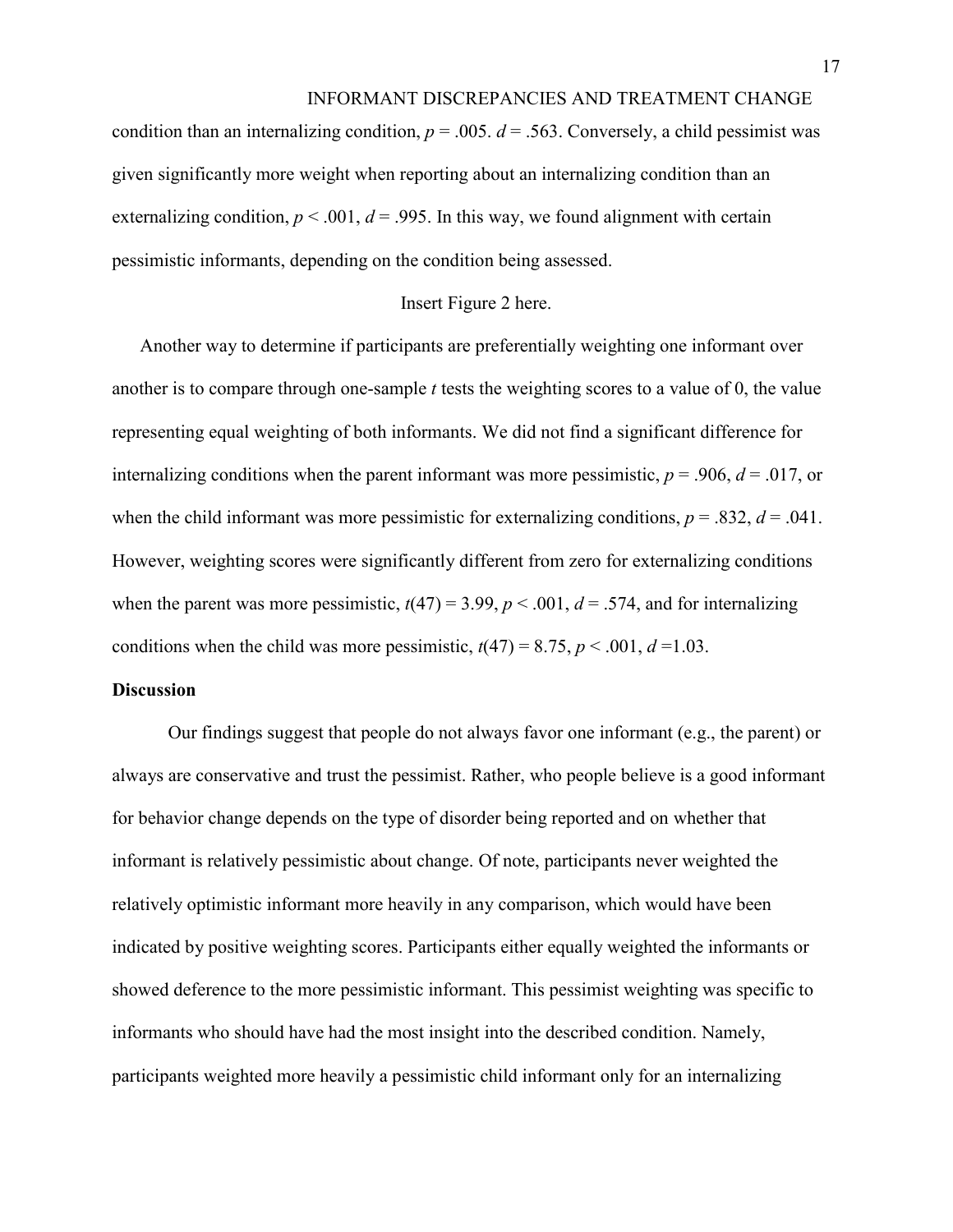condition and a pessimistic parent informant only for an externalizing condition. Finally, this effect held regardless of the type of treatment being administered, suggesting that the insight an informant can gather is just as strong when medication is used as therapy.

Our results suggest that people trust who they perceive as insightful pessimists when making estimates of behavior change. To test the robustness of this phenomenon, in Experiment 2 we expand to testing intuitions about another dyad that often reports discrepant information about a child client's clinical improvement: a child and the child's teacher.

#### **Experiment 2**

In Experiment 2 we tested whether the findings of Experiment 1 are generalizable to other dyads, namely when a different external informant reports on behavior. If the phenomenon of Experiment 1 generalizes to this dyad, then we would expect a child client informant to be seen again as the "insightful informant" for internalizing conditions and have his/her reports weighted more heavily. For externalizing conditions, the teacher should function in the same role as the parent and be weighted more heavily when a pessimist about improvement in these conditions.

#### **Method**

**Participants.** We recruited a new sample of 100 US-based Amazon Mechanical Turk workers. Two participants were dropped from data analysis for reporting they were licensed mental health professionals or worked in a mental health care setting, resulting in a final sample of 98 (age range:  $21 - 62$ ,  $M = 34.1$ ). Participants self-identified their gender equally often as female (50%) and male (50%). The majority of participants reported their ethnicity as non-Hispanic (92%; Hispanic = 6%; prefer not to respond = 2%) and their race as white (82%; Black or African American = 7%; Asian = 8%; multiple races reported =  $2\%$ ; prefer not to answer =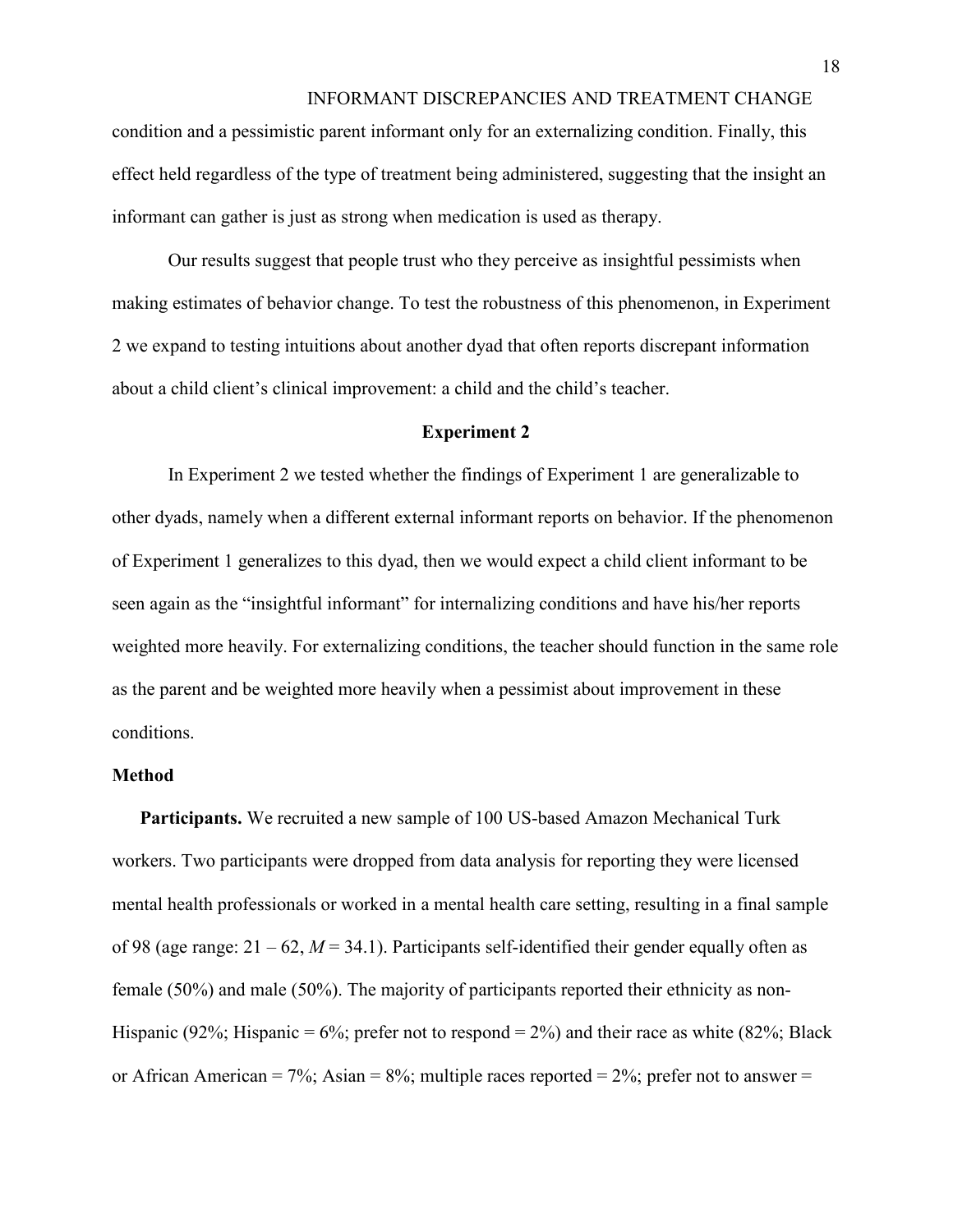1%). Participants most often reported that the highest degree they currently held was a bachelor's degree (46%; High school or equivalent = 44%; Associate's degree =  $2\%$ ; Master's degree =  $8\%$ ).

**Procedure.** The procedure for Experiment 2 was identical to Experiment 1 with the following exceptions. We substituted teacher for parent in all of the materials. Additionally, we dropped the medication versus therapy manipulation, using therapy as the stated treatment in all materials. Participants made all the same ratings as in Experiment 1.

# **Data-Analytic Plan**

The design is the same as Experiment 1, with the exception of dropping the treatment type variable. We entered our factors of disorder type (internalizing vs. externalizing; within), and pessimist (child vs. parent; within) as fixed effects into an MLM model. All other elements of the data analytic approach were the same as in Experiment 1.

#### **Results and Discussion**

Figure 2b depicts the mean weighting scores across conditions. As in Experiment 1, we found a significant interaction of disorder type and pessimist,  $F(1, 96) = 16.41$ ,  $p < .001$ , and no significant main effects,  $p_s > .35$ . A teacher pessimist was weighted more heavily when reporting about an externalizing condition than an internalizing condition,  $p = .009$ ,  $d = .532$ . A child pessimist was weighted significantly more when reporting for an internalizing condition than an externalizing condition,  $p = .003$ ,  $d = .607$ . One-sample *t* tests comparing the weighting scores to 0 did not find a significant difference for internalizing conditions when the teacher informant was more pessimistic,  $p = .299$ ,  $d = .136$ , or when the child informant was pessimistic for externalizing conditions,  $p = .812$ ,  $d = .033$ . Weighting scores were significantly different from zero for externalizing conditions when the teacher was more pessimistic,  $t(49) = 4.71$ ,  $p < .001$ , *d*  $= .670$ , and for internalizing conditions when the child was more pessimistic,  $t(49) = 3.67$ ,  $p =$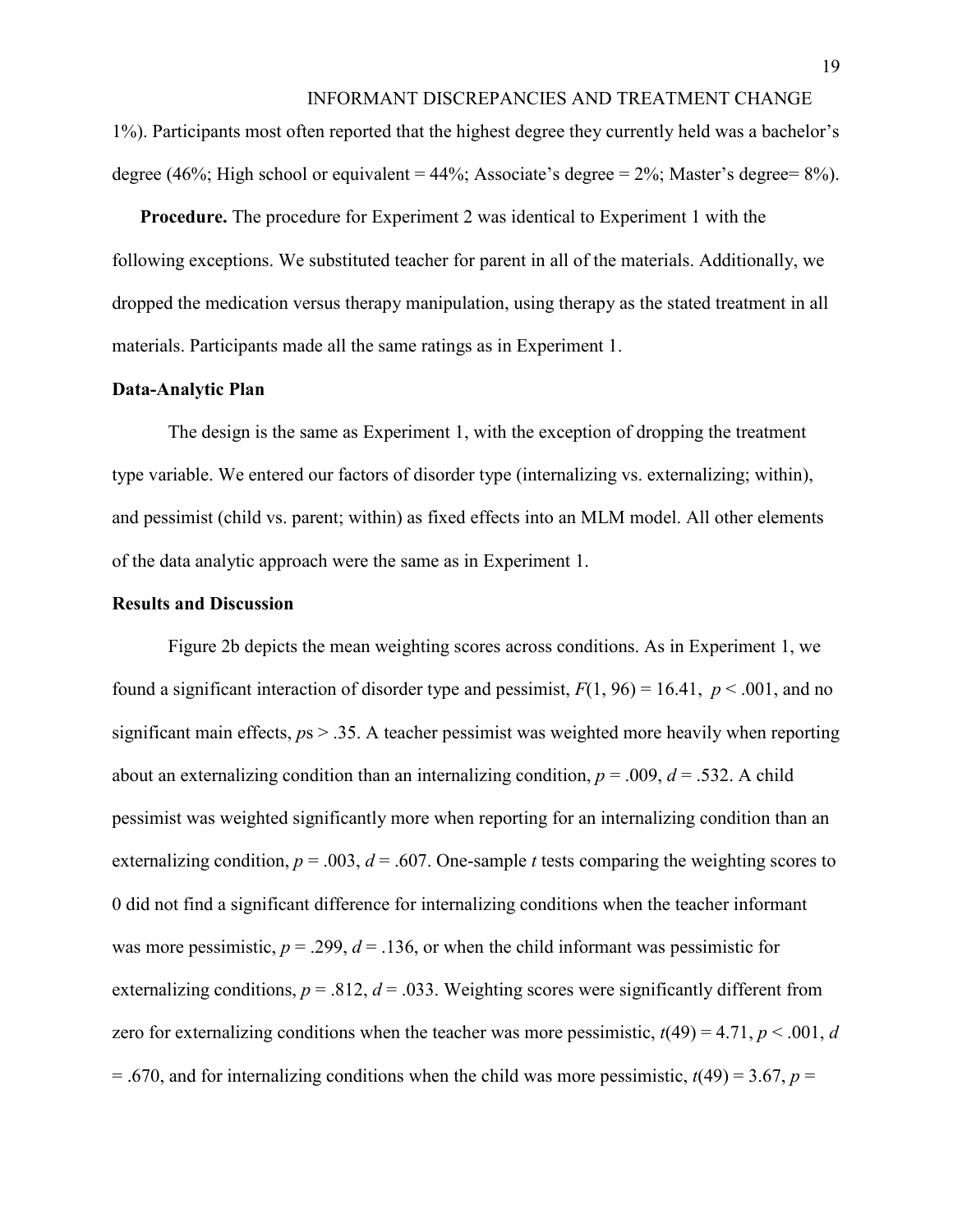$.001, d = .574.$ 

The findings of Experiment 2 provide more evidence that client informants are trusted more for internalizing problems and external informants (e.g., parents and teachers) are trusted more for externalizing conditions when they are pessimistic about behavior change. We have discussed this weighting as about the informant who is thought to have more insight into the symptoms of the condition (the actual client for internalizing conditions, others for externalizing conditions). Is this insight about who has the *absolute* most insight into a problem, or about who in the pair of informants has *relatively* more insight into a problem? We test this question in Experiment 3 by testing a new dyad: parent and teacher informants.

#### **Experiment 3**

In Experiment 3 we tested how people weight the reports of a parent and a teacher informant who differ on reported amounts of behavior change for a child. If the results of Experiment 1 and 2 reflect beliefs about absolute insight, that is only clients can be trusted for internalizing conditions and external reporters for externalizing conditions, then we would expect that parents and teachers should be seen as equally good reporters for externalizing conditions and equally poor reporters for internalizing conditions. Looking at the conditions we used in our previous experiments, this could take the form of participants averaging the reports of both informants in all conditions. Alternatively, our previous results may reflect a belief in relative insight among informants. That is, in a given dyad people may look for which of the two informants seems to have *relatively* more insight for the given disorder and trust their pessimistic responses.

#### **Method**

**Participants.** A total of 102 US-based Amazon Mechanical Turk workers who did not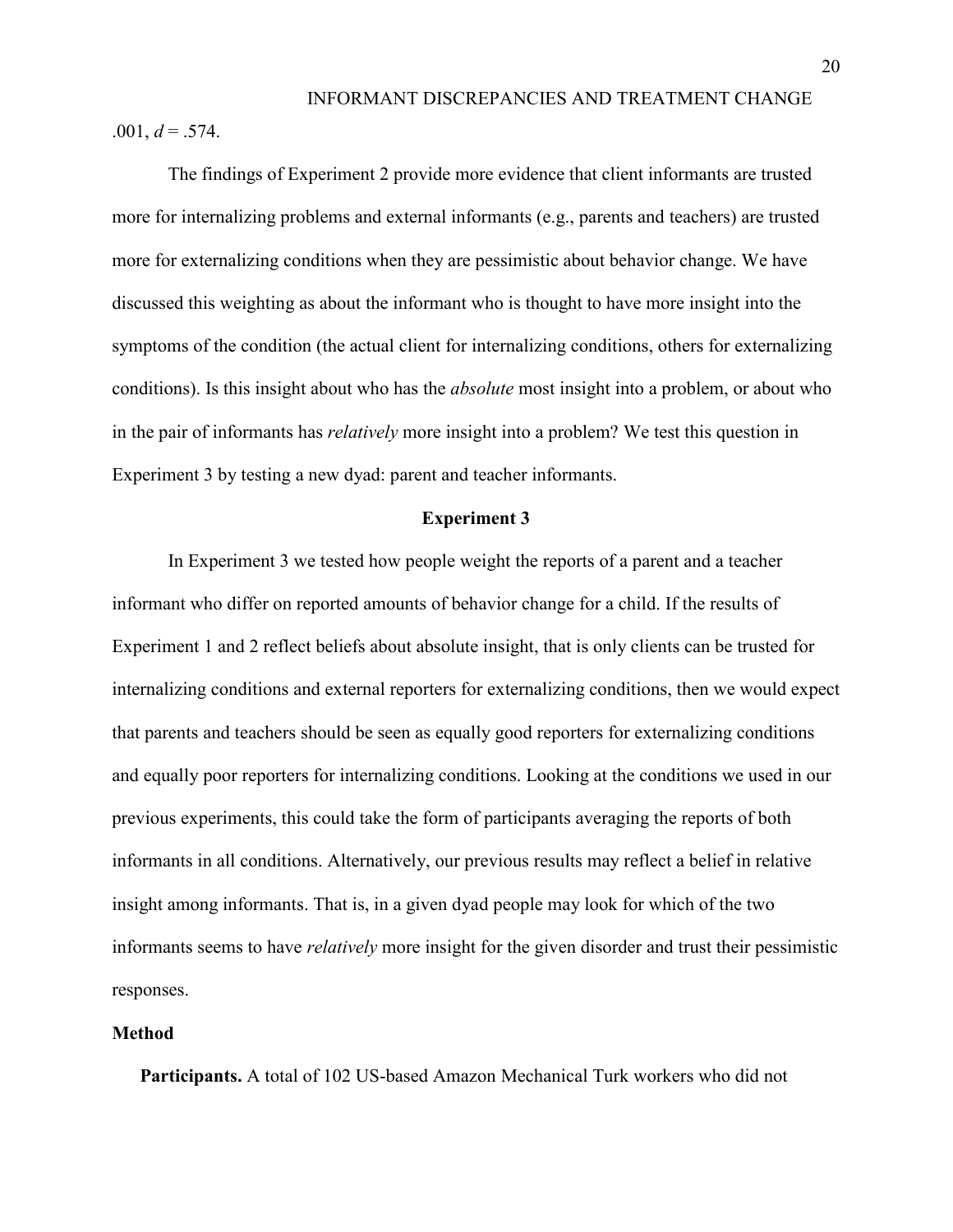participate in the previous experiments completed the experiment. One participant was dropped from data analysis for reporting working in a mental health care setting, which resulted in a final sample of 101 (age range:  $19 - 66$ ,  $M = 34.3$ ). Participants' self-identified gender was evenly balanced between female (49%) and male (50%; 1% = prefer not to respond). The majority of participants reported their ethnicity as non-Hispanic (95%; Hispanic = 3%; prefer not to respond  $= 2\%$ ) and their race as white (84%; Black or African American  $= 5\%$ ; American Indian or Alaska Native = 1%; Asian = 7%; multiple races reported = 2%; prefer not to answer = 1%). Participants most often reported that the highest degree they currently held was a bachelor's degree (45%; High school or equivalent = 41%; Associate's degree =  $2\%$ ; Master's degree = 10%; Ph.D. =  $1\%$ ; M.D. =  $1\%$ ).

**Procedure.** The procedure was identical to Experiment 2 with the exception that the dyad used was parent and teacher. All ratings were identical to Experiment 2.

### **Results and Discussion**

The same method of constructing weighting scores and the same multilevel model was used as in Experiment 2. Figure 2c depicts the mean weighting scores across conditions. We found a significant interaction of disorder type and pessimist,  $F(1, 99) = 10.66$ ,  $p = .002$ , and no significant main effects,  $p_s > 0.16$ . A teacher pessimist was weighted more heavily when reporting about an externalizing condition than an internalizing condition,  $p = .044$ ,  $d = .404$ . A parent pessimist was weighted significantly more when reporting for an internalizing condition than an externalizing condition,  $p = .007$ ,  $d = .543$ . One-sample *t* tests comparing the weighting scores to 0 did not find a significant difference for internalizing conditions when the teacher informant was more pessimistic,  $p = .728$ ,  $d = .043$ , or when the parent informant was pessimistic for externalizing conditions,  $p = .164$ ,  $d = .215$ . Weighting scores were significantly different from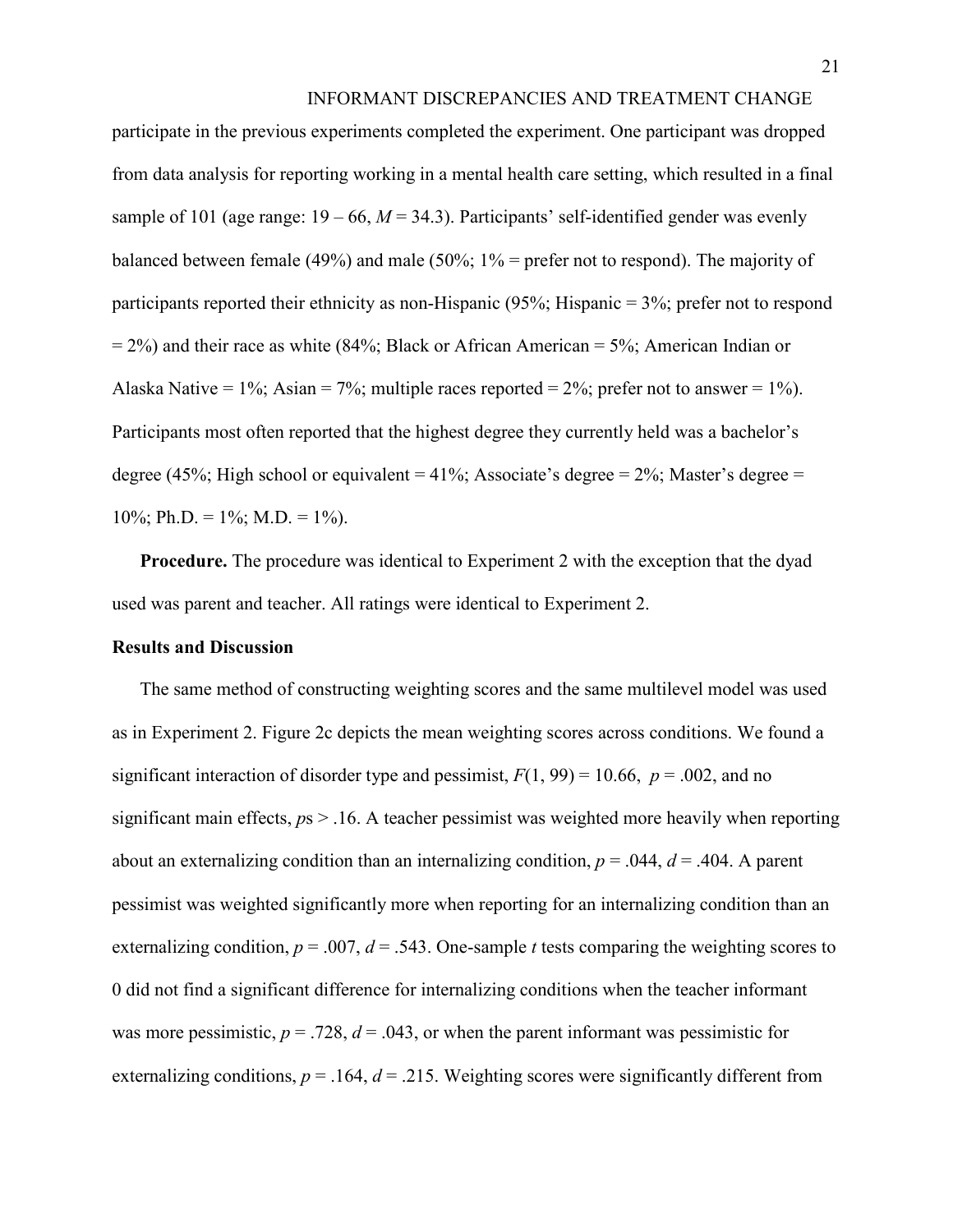zero for externalizing conditions when the teacher was more pessimistic,  $t(49) = 3.01$ ,  $p = .004$ , *d*  $=$  .447, and for internalizing conditions when the parent was more pessimistic,  $t(49) = 2.38$ ,  $p =$  $.021, d = .328$ . Overall, the pattern for teachers is the same as in Experiment 2, with their pessimistic ratings being given more weight in externalizing conditions. Parents took on the role previously seen for child clients, with their pessimistic ratings being given more weight in internalizing conditions.

To this point we have tested the beliefs of lay participants. An open question is whether professional mental health clinicians would show the same weighting in their decisions as laypeople. We test this question in Experiment 4.

#### **Experiment 4**

Experiment 4 uses the base dyad of a child and a parent informant to test how professional mental health clinicians integrate conflicting reports. If professional experience teaches clinicians different ways to integrate informant reports, then we would expect a different pattern of responding in Experiment 4 compared to our previous three experiments, such as clinicians always trusting a specific informant. However, if our previous results reflect a fundamental way of thinking about incorporating multiple respondents, then we may see a similar pattern as previous experiments with these professional clinicians.

#### **Method**

**Participants.** To find a potential participant base, we conducted online searches for licensed mental health professionals. We contacted clinicians through email addresses they posted in their online web presence. Our recruitment email included a link to our study so that clinicians could directly access the experiment. We sent emails to 417 posted email addresses representing clinicians from across geographical regions of the United States. Some of these addresses were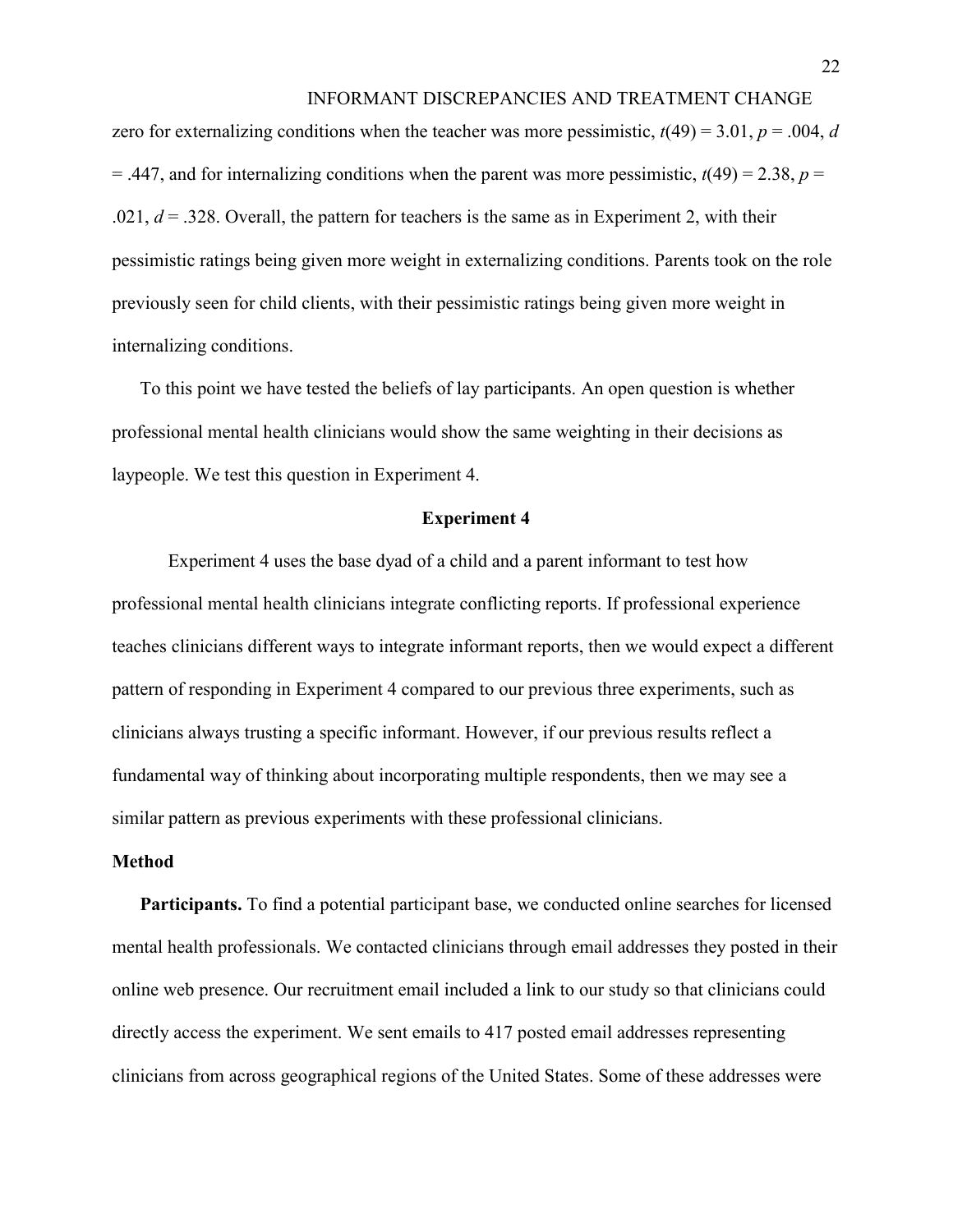individual email addresses for a clinician, and some were more general emails for the practice at which a mental health professional worked. Upon completion of the study, participants were sent to a separate survey that collected their email addresses for payment.

A total of 32 licensed mental health professionals who currently work or have worked in a mental health care setting completed the experiment (age range:  $31 - 73$ ,  $M = 45.9$ ). Participants predominantly self-identified their gender as female (84%; 16% = male). The majority of participants reported their ethnicity as non-Hispanic  $(97\%;$  Hispanic = 3%) and their race as white (81%; Black or African American =  $9\%$ ; Asian =  $6\%$ ; prefer not to answer =  $3\%$  $3\%$ ).<sup>3</sup> The most common degree held by participants was a Ph.D.  $(66\%; Psy.D. = 9\%; MSW = 16\%;$ M.S./M.A. = 9%) with the majority of participants reporting being licensed as a psychologist (69%; social worker = 16%; counselor = 9%; LMFT = 6%). Participants reported having seen clients in a clinical setting for on average 16.8 years (range:  $2 - 45$ ). The majority of participants reported having worked in private practice (91%), with a large number of participants having worked in other settings (community clinic  $= 44\%$ , hospital  $= 40\%$ , university counseling center  $= 19\%$ , department clinic = 13%, other settings = 6%). An additional three participants completed the experiment but did not have their data analyzed because they reported either not being a licensed mental health professional or having never worked in a mental health setting.<sup>[4](#page-23-1)</sup>

 $\overline{a}$ 

<span id="page-23-0"></span><sup>&</sup>lt;sup>3</sup> Published statistics for licensed psychologists and social workers suggest our sample approximates the representation of clinicians more broadly. The most recent American Psychological Association reported demographics for active psychologists are as follows: mean age of 49, 67% female, 85% white, 3% Asian, 4% Black or African-American, and 6% Hispanic (Hispanic was included as a race category, APA, 2018). The most recent Council on Social Work Education reported demographics for active social workers are as follows: 85% female, 73% White, 19% Black or African-American, 3% Asian, 0.5% American Indian, and 9.5% Hispanic (Hispanic was a separate ethnicity category from race, as in our data collection; Salsberg et al., 2017).

<span id="page-23-1"></span><sup>&</sup>lt;sup>4</sup> Assuming that each email address represented one clinician, we had an overall completion rate of 8.4%. However, since some of these emails went to practice emails, we may be underestimating the number of clinicians we had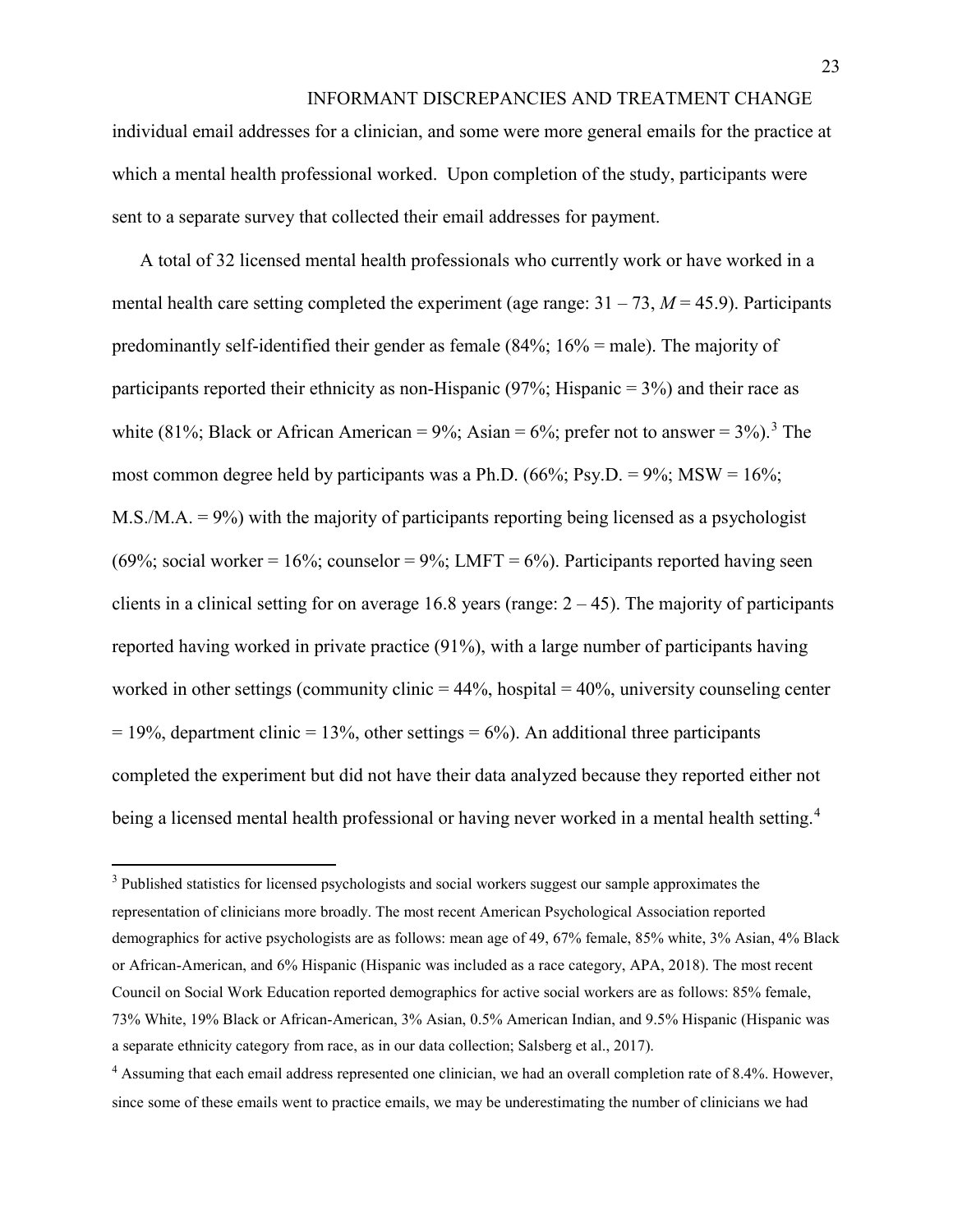All participants who completed the experiment were compensated with a \$10 gift certificate to a major online retail store for their participation.

# **Procedure**

We used the same basic procedure as Experiment 2 and 3 with the following changes. The dyad described a child and a parent informant, the same dyad as Experiment 1. Instead of specifying therapy as the treatment, we used the generic phrasing of "Imagine a child client who is receiving a treatment for ...", keeping treatment as the term used in the materials. This change helped us avoid any biases our expert participants may have had about the use of any specific treatment we could have listed for the given conditions. Participants answered a shorter set of post-experiment questions. First, they rated how likely different informants would be to notice the effects of the treatment on a child, with the informant list being the child herself/himself, parent, teacher, therapist, friend, and classmate. Participants then indicated what type of general treatment form they were thinking of when rating the four vignettes: therapy (47%), medication (0%), a different type of treatment for each vignette (16%), no specific type of treatment (31%), or other  $(6\%)$ .

#### **Results and Discussion**

 $\overline{a}$ 

The same method of constructing weighting scores and the same multilevel model was used as in Experiment 3. Figure 3 depicts the mean weighting scores across conditions for our clinician participants. Overall, we find the same pattern in professional clinicians as we have in our lay samples. We found a significant interaction of disorder type and pessimist,  $F(1, 30) =$ 

potential to contact. Likewise, our email invitation came from the first author's lab Google account, which could have resulted in some number of our emails being filtered as spam, causing an overestimating of the potentially contacted clinicians.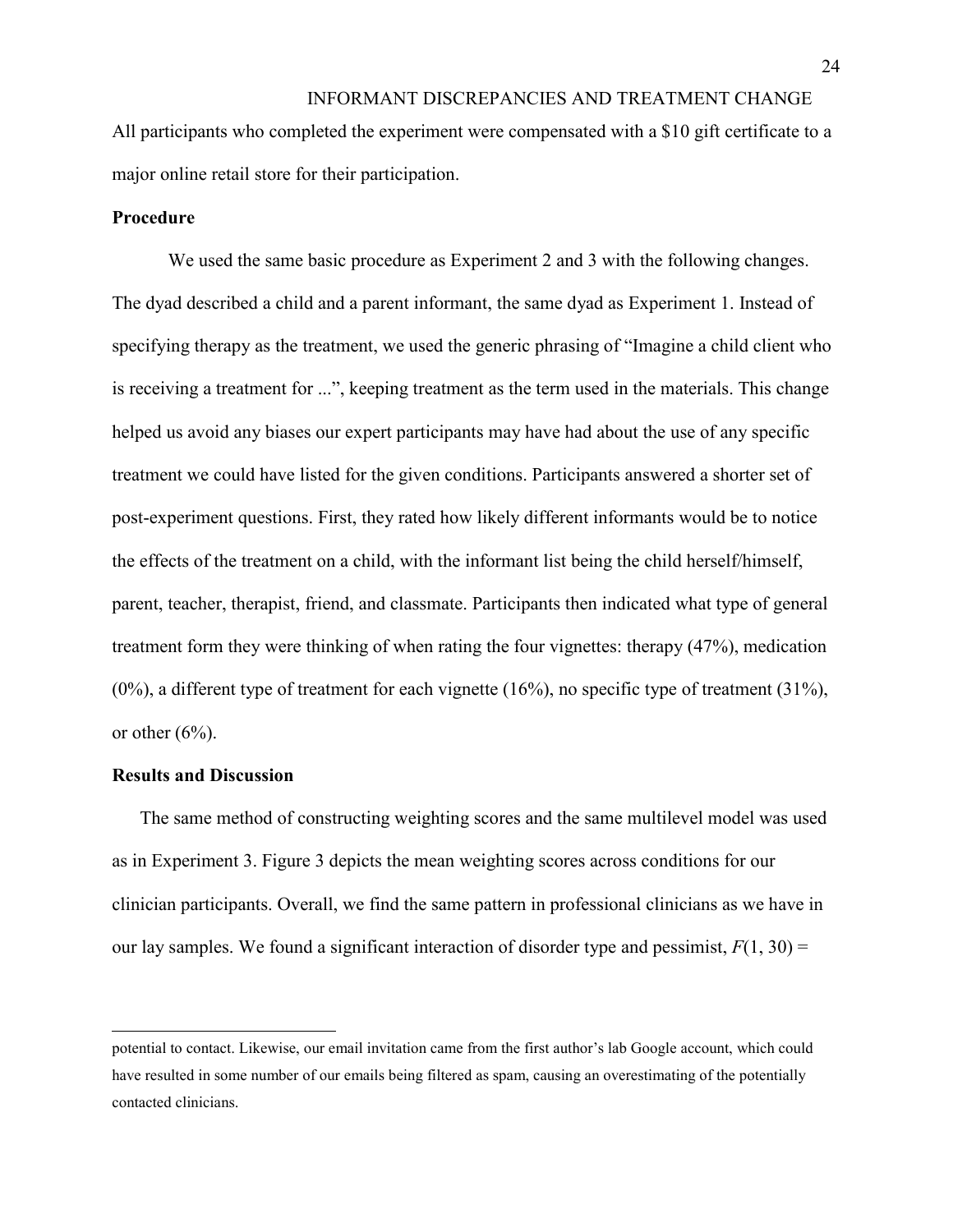8.99, *p* = .005, and no significant main effects, *p*s > .57. A parent pessimist was weighted more heavily when reporting about an externalizing condition than an internalizing condition, *p* = .022,  $d = 0.838$ . A child pessimist was weighted significantly more when reporting for an internalizing condition than an externalizing condition,  $p = .008$ ,  $d = .986$ . One-sample *t* tests comparing the weighting scores to 0 did not find a significant difference for internalizing conditions when the parent informant was more pessimistic,  $p = .678$ ,  $d = .108$ , or when the child informant was pessimistic for externalizing conditions,  $p = 0.823$ ,  $d = 0.080$ . Weighting scores were significantly different from zero for externalizing conditions when the parent was more pessimistic,  $t(16) =$ 3.31,  $p = .004$ ,  $d = .730$ , and for internalizing conditions when the child was more pessimistic,  $t(16) = 5.52, p < .001, d = .906.$ 

#### Insert Figure 3.

#### **General Discussion**

Across four studies, we showed that people have specific beliefs about how to weight impressions of behavior change provided by discrepant informants. Specifically, who lay and mental health provider participants trusted depended on the type of mental health condition described: clients or informants who had relatively more experience with the client were trusted more for internalizing conditions, whereas informants who were the most removed from the client were trusted more for externalizing conditions. Importantly, we observed this finding only when those trusted informants provided more pessimistic ratings about overall improvement, relative to the other informants' ratings presented in the vignettes. Never was an optimistic informant trusted more than a pessimistic informant.

Our results suggest that people are sensitive to the nature of different disorders and have different expectations as to the informants who may have insight into those disorders.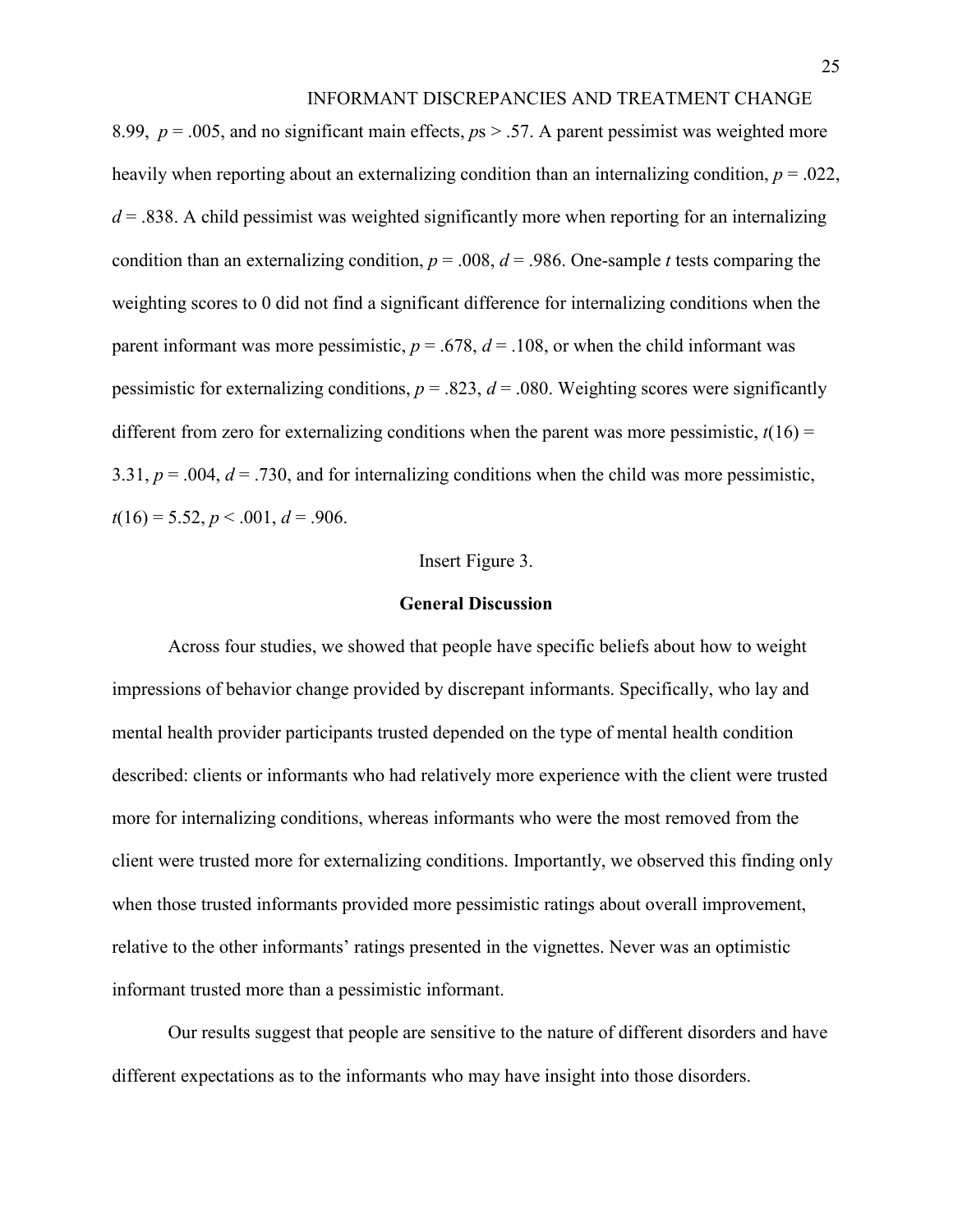Participants differentiated internalizing and externalizing conditions, suggesting that this distinction used in clinical practice is recognizable to non-clinically trained participants. There is an intuitive nature to trusting clients for reports of internalizing symptoms. For example, it seems sensical that the client may have better insight into whether they are still feeling the low mood that comes with depression. However, why is it that clients are not seen as equally insightful into externalizing symptoms? Engaging in the actions of a behavioral symptom (e.g., destroying property for conduct disorder) should be equally noticeable to an observer and to the client. It is possible that when people think of externalizing symptoms they may think of symptoms they conceptualize as more opaque to the actor. For example, people may think of the conduct disorder symptom of bullying as an action a client does not notice he is exhibiting in the moment. Consistent with these notions, prior work indicates that under some circumstances, child clients may provide psychometrically suspect self-reports of externalizing concerns (e.g., attention and hyperactivity, conduct problems; McMahon & Frick, 2005; Pelham, Fabiano, & Massetti, 2005). While this opaqueness could explain our findings when the client was part of the dyad (Experiment 1, 2, and 4), it does not help explain the findings of Experiment 3 where the client was not in the dyad. In Experiment 3 we found the same pattern of the previous experiments of one informant being trusted for externalizing conditions and the other trusted for internalizing conditions. One explanation for the persistence of this pattern is that people do not weight one informant more than another because of a belief in some form of absolute insight (e.g., clients know more about internalizing conditions). Rather, people may view informants in relation to each other and make a decision about who should know *relatively* more than the other (e.g., in this pair, this informant should know more about internalizing conditions than the other). Such a relative comparison process would explain why in Experiment 3 parents are treated like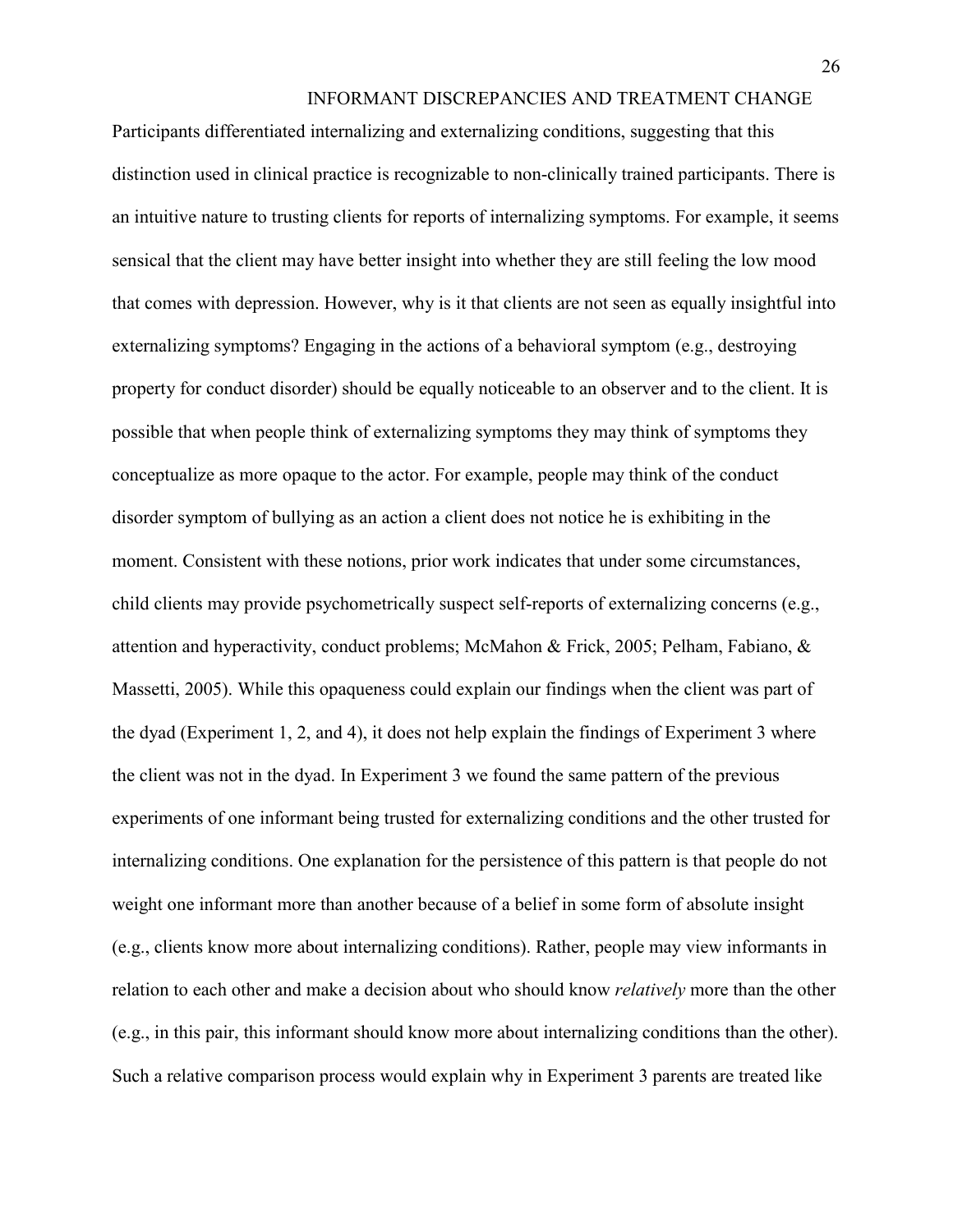the child client of previous experiments. Future research can investigate how relative versus absolute beliefs in informants' accuracy could influence integrating information from discrepant informants.

Why do our participants trust the insightful pessimists and not the insightful optimists? Judgments that overweight negative relative to positive evidence have been seen in a range of other domains, such as processing negative information more and weighting negative information more in the formation of impressions about other people (Baumeister, Bratslavsky, Finkenauer, & Vohs, 2001; Ito, Larsen, Smith, & Cacioppo, 1998; Peeters & Czapinski, 1990; Skowronski & Carlston, 1989). The negativity bias is often explained from an evolutionary perspective: it is often more costly to miss negative information than positive information (Baumeister et al., 2001). In the case of mental health treatment, focusing on the relatively more negative informant means avoiding the cost of leaving treatment too early, before treatment has yet to exact beneficial effects on client functioning (while the cost of staying in treatment longer than necessary might be less impactful).

Notably, our participants were not overweighting all negative reports, just negative reports coming from informants seen as more insightful. It is possible that in our task that provided relatively minimal information about how to integrate the information received from the two informants, our participants needed some type of justification to feel validated in weighting one informant more than the other. A similar idea comes from the social psychology literature where people have been shown to resist using stereotypes to judge people until they feel there is some minimal amount of justification to allow for the stereotype's use (Yzerbyt, Schadron, Leyens, & Rocher, 1994). Perceiving one informant as more insightful about a condition may have provided a type of minimal justification and allowed participants to express their negativity bias. Without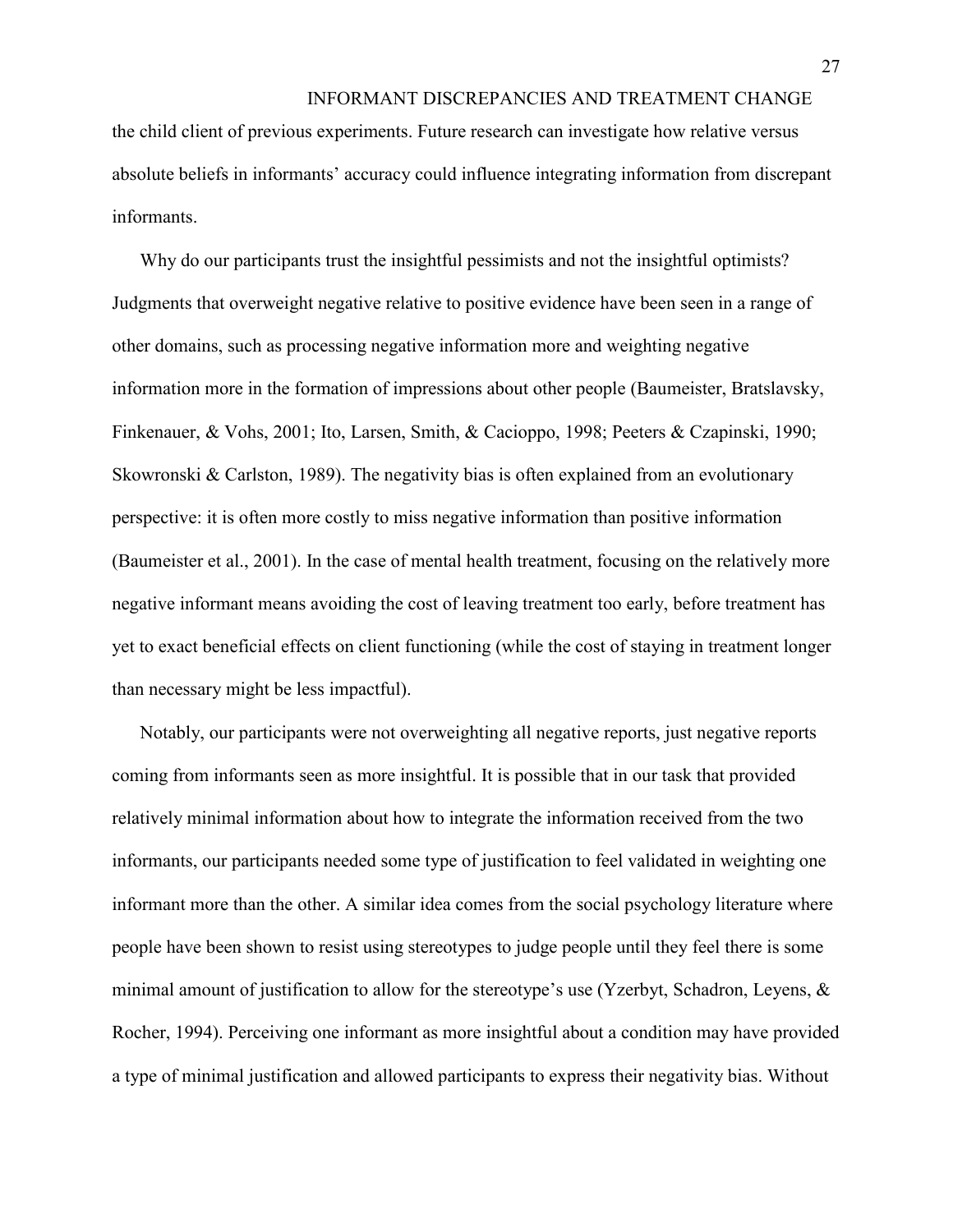INFORMANT DISCREPANCIES AND TREATMENT CHANGE this justification, participants did the seemingly more neutral action of basically averaging the two informants.

#### **Research and Theoretical Implications**

Our findings have several implications for how we can think about improving clinical assessment and research on informant discrepancy more generally. Our studies show who both laypeople and professionals are likely to trust when information comes in that is conflicting about a child client, not who they should actually trust. Clinical research should be undertaken to test whether the different constituents in the process of referring clients for care are actually more or less insightful than each other. If research evidence suggests that the intuitions of our participants are accurate, then we have identified an important place where the training of mental health professionals can be updated to reflect who should be trusted more in situations in which informants' reports vary as to treatment improvement. However, even if research does not support our participants' intuitions, it is important to recognize that this is how people *think* they should be reconciling discrepancies among informants' ratings of treatment improvement. It is crucial to train mental health professionals on the ways they may naturally favor different informants so that if this favoritism does not have a basis in reality, it can be corrected. In future work, controlled experiments can decipher whether favoring one informant over another can be reduced with modifications to the process of collecting clinic data, such as objective records of behavior change (or lack thereof).

#### **Limitations**

A few of the design constraints of our experiments suggest directions for future research. One, we only used reports about child clients. Would people have similar intuitions about who has insight into adult clients' disorders? We suggest that if people are willing to endorse children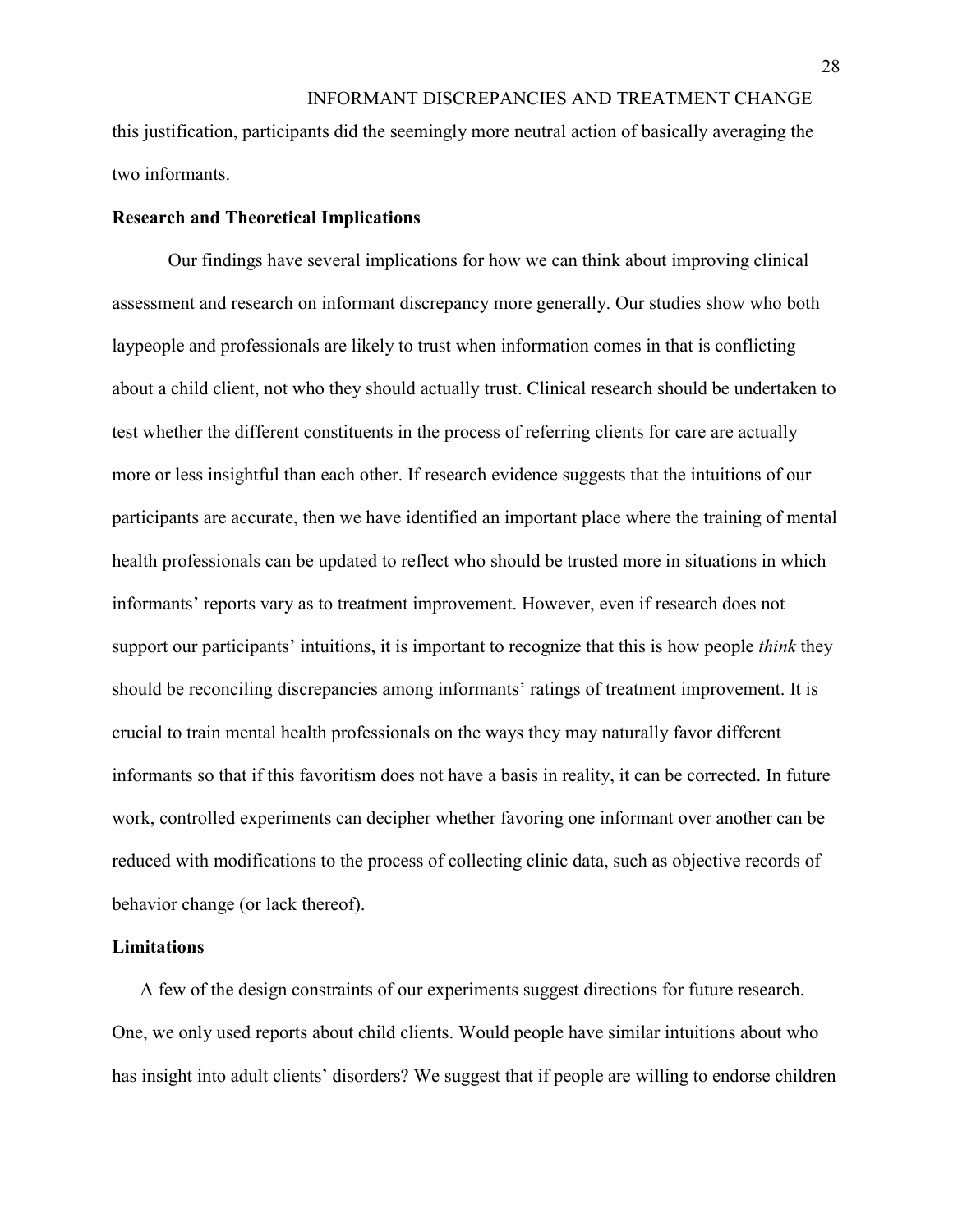as having insight into internalizing disorders, that it is likely they would be willing to endorse adult clients having the same insight. An interesting question is whether these adult clients would still be seen as having relatively less insight into externalizing conditions. Future research should use adult pairs (e.g., adult client and spouse) with internalizing and externalizing conditions common in adults (e.g., depression, substance-use disorder) to see if lay and professional samples similarly see one member of the pair as having more insight into symptom improvement than the other.

A second limitation of our research is that we used a set of four disorders, rather than a more encompassing list of disorders. There may exist a set of disorders that people do not believe any age client has insight into. For example, people may not believe people experiencing thought disorders such as schizophrenia have insight into what they are experiencing. In such disorders, would people ever trust the client to have insight into improvement, or would people always defer to pessimistic others? This is an important area of research to further explore how people's views of different types of disorders influences how they reconcile discrepant informant reports.

A third limitation is that our data collection for Experiments 1 - 3 came from Amazon Mechanical Turk. While MTurk is a sound source for collecting online data (Burhmester et al., 2018; Mason & Suri, 2012; Peer et al., 2014), we used it to sample from a broad range of people rather than actual parents or patients who were trying to reconcile discrepant information.<sup>[5](#page-29-0)</sup> Parents reconciling discrepant reports of their children and their children's teachers have much more knowledge about patterns of symptoms, accuracy of reports over time, and other associated

l

<span id="page-29-0"></span><sup>&</sup>lt;sup>5</sup> MTurk workers in comparison to epidemiological samples have been shown to report higher than average levels of symptoms from a range of disorders, including, importantly for our study, social anxiety and depression (Arditte, Çek, Shaw, & Timpano, 2016). As such, it is possible that our sample actually has more experience than the average layperson thinking about our disorders of interest and how to integrate symptom information.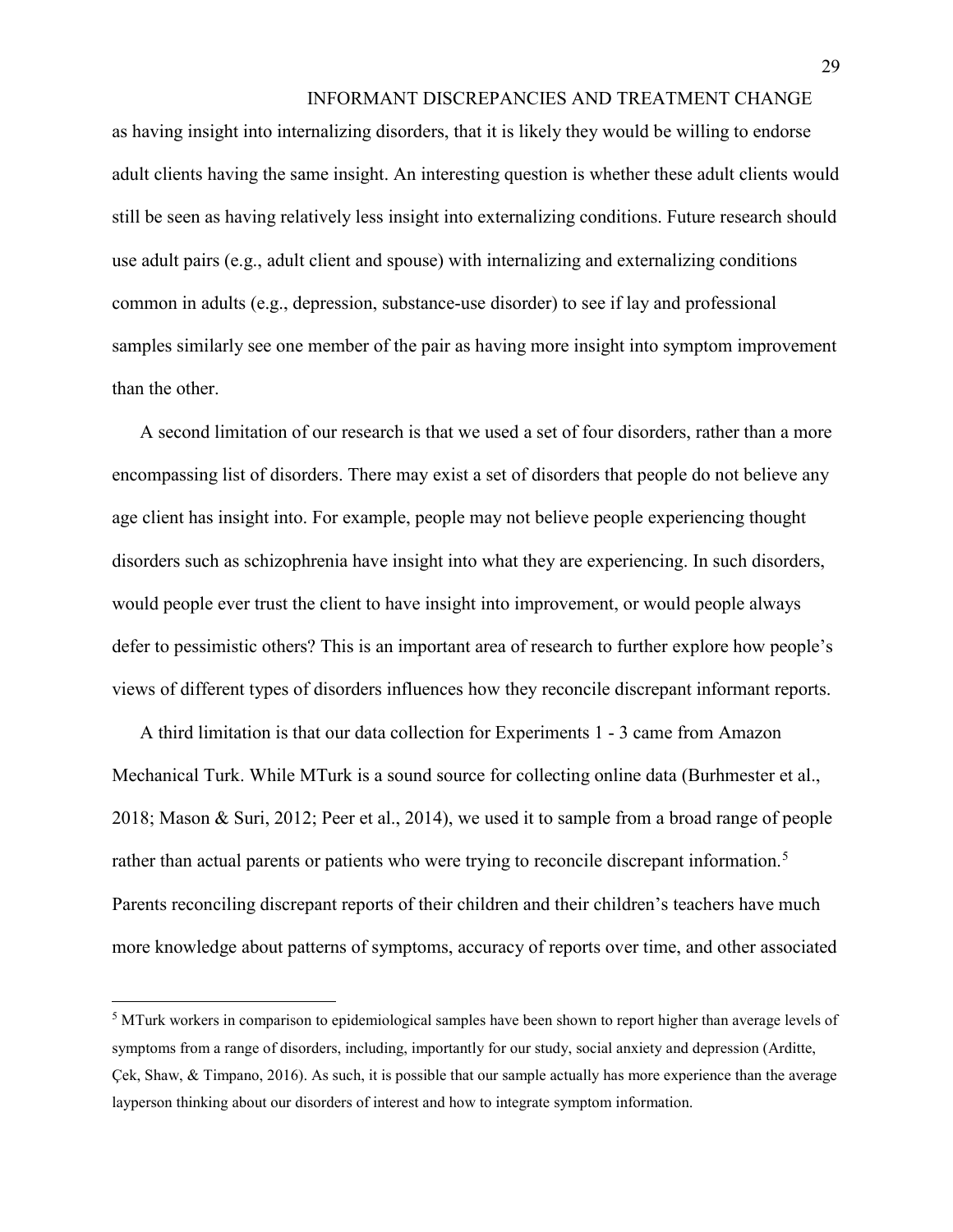information that could help integrate informant reports.

A fourth limitation involves our sole focus on treatment *improvement*. That is, treatments might vary in whether they ultimately yield beneficial effects and some may yield harmful effects (see Lilienfeld, 2007). Future research seeking to replicate and extend our findings might expand use of our experimental paradigm to situations in which informants are tasked to provide ratings of worsening following treatment. Similarly, we also see value in testing this paradigm to evaluate people's impressions of informant discrepancies in impressions of treatment change for mental health domains beyond those examined in this study (e.g., autism and substance use).

#### **Concluding Comments**

Overall, our study provides evidence of how laypeople and mental health professionals integrate information from discrepant informants. We have provided evidence that for pairs of informants, people believe informants when they are pessimistic about change for a condition they are seen to have relatively more insight into compared to the other informant. Future research can explore how accurate these perceptions are, and regardless of that accuracy, how they guide the availability and maintenance of mental health care.

### **Authorship Statement**

All authors developed the study concept. All authors contributed to the study design. Testing, data collection, and data analysis were performed by J. K. Marsh and A. S. Zeveney. All authors provided data interpretation, drafted the manuscript, and provided critical revisions. All authors approved the final version of the manuscript for submission.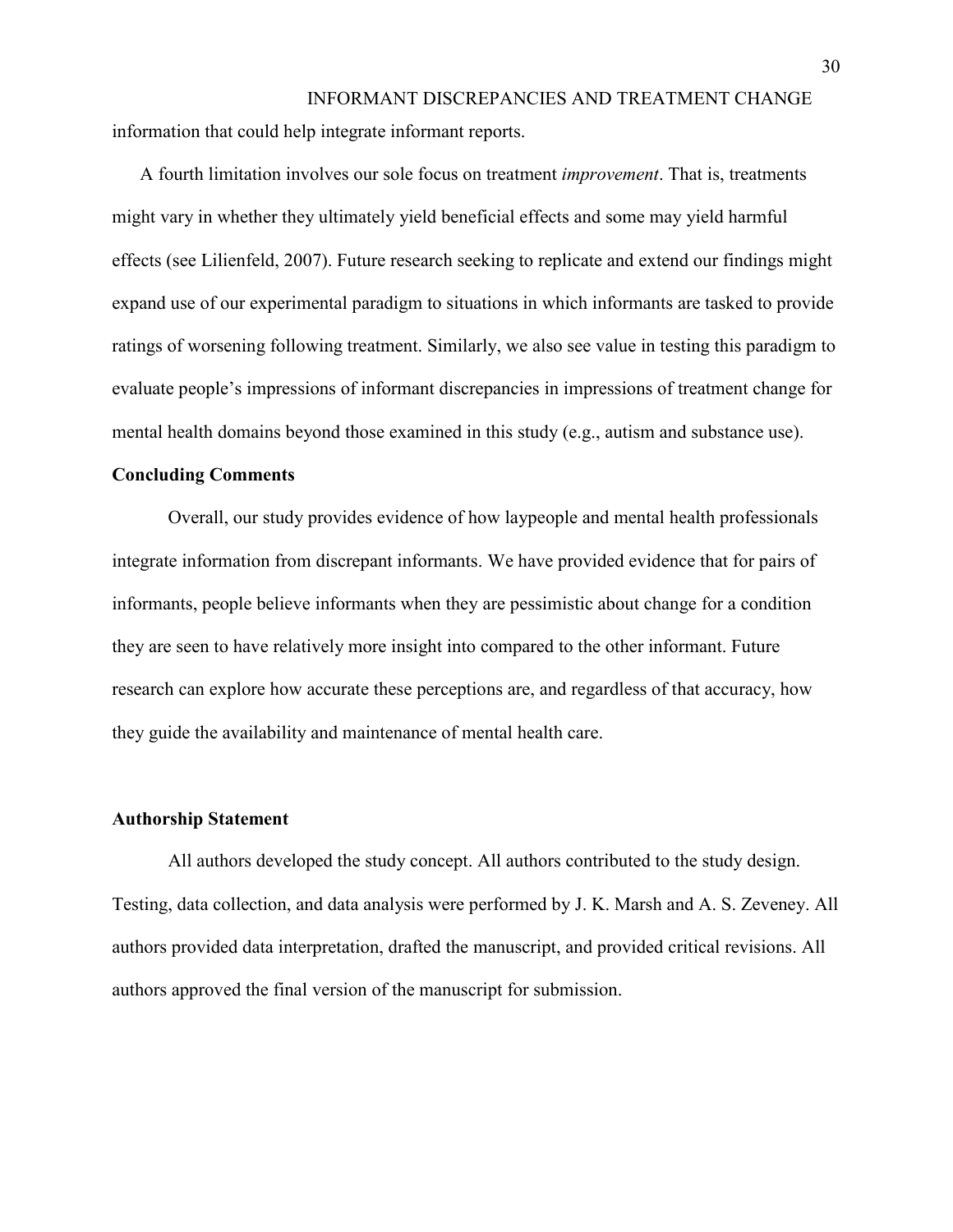# **Acknowledgments**

The research reported here was supported in part by the Institute of Education Sciences, U.S. Department of Education, through Grant R324A180032 to University of Maryland at College Park. The opinions expressed are those of the authors and do not represent views of the Institute or the U.S. Department of Education. The authors have no competing interests that influenced this work.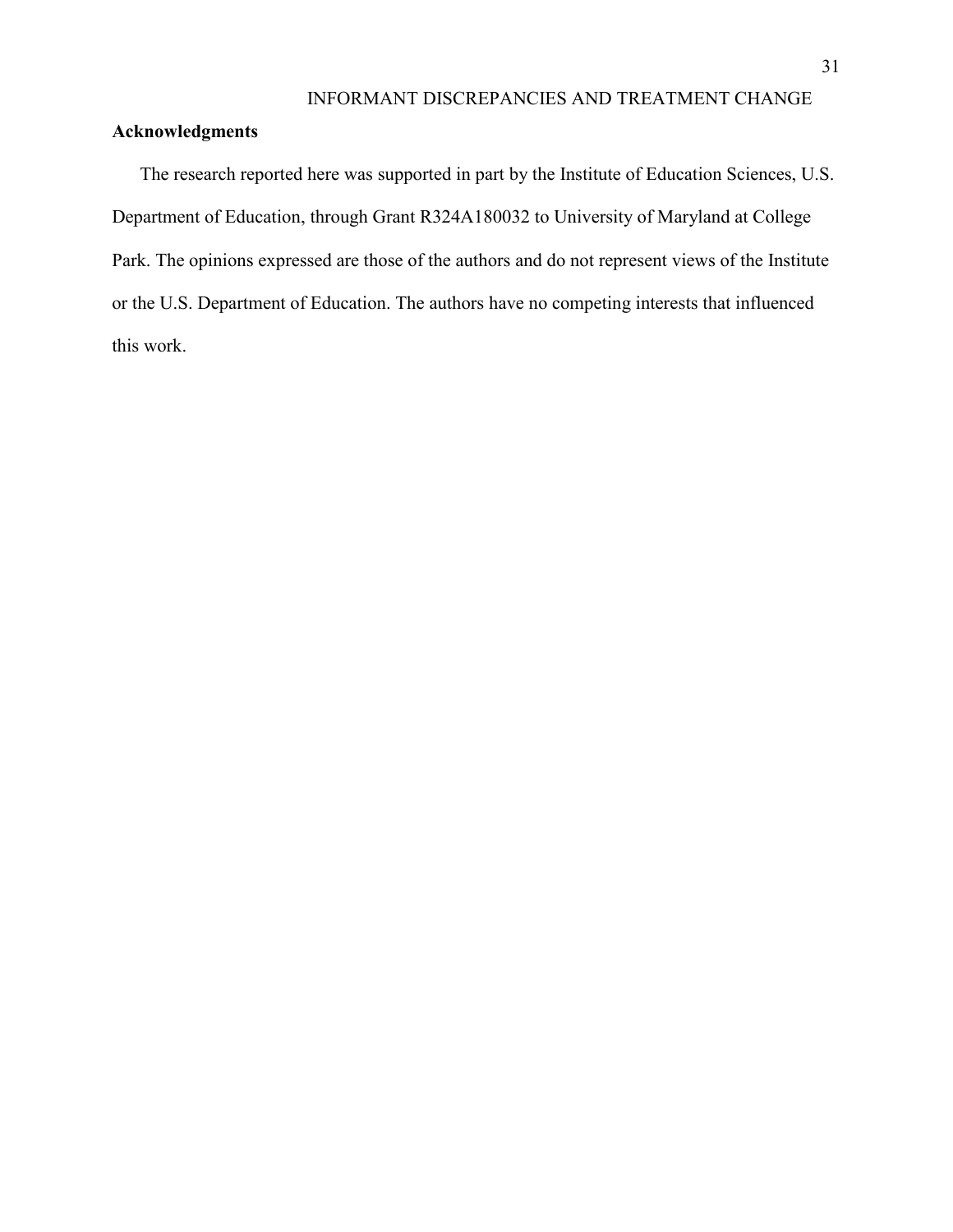#### **References**

- Achenbach, T. M. (2006). As others see us: Clinical and research implications of cross-informant correlations for psychopathology. *Current Directions in Psychological Science, 15,* 94-98. doi:10.1111/j.0963-7214.2006.00414.x
- Achenbach, T. M., Krukowski, R. A., Dumenci, L., & Ivanova, M. Y. (2005). Assessment of adult psychopathology: Meta-analyses and implications of cross-informant correlations. *Psychological Bulletin, 131,* 361-382. doi:10.1037/0033-2909.131.3.361
- Achenbach, T. M., McConaughy, S. H., & Howell, C.T. (1987). Child/adolescent behavioral and emotional problems: Implications of cross-informant correlations for situational specificity. *Psychological Bulletin, 101,* 213–232. doi:10.1037/0033-2909.101.2.213
- American Psychiatric Association. (2006). *American Psychiatric Association Practice Guidelines for the treatment of psychiatric disorders: compendium 2006*. American Psychiatric Pub. doi:10.1176/appi.ajp.2015.1720501
- American Psychiatric Association. (2013). *Diagnostic and statistical manual of mental disorders* (5th ed.). Washington, DC: Author. Canadian Psychiatric Association. (2005). Clinical practice guidelines: treatment of schizophrenia. *Canadian Journal of Psychiatry*, *50*, 7S-57S. doi:10.1176/appi.books.9780890425596
- American Psychological Association. (2018). Demographics of the U.S. psychology workforce [Interactive data tool]. Retrieved from http://www.apa.org/workforce/datatools/demographics.aspx
- Arditte, K. A., Çek, D., Shaw, A. M., & Timpano, K. R. (2016). The importance of assessing clinical phenomena in Mechanical Turk research. *Psychological Assessment*, *28*, 684-691.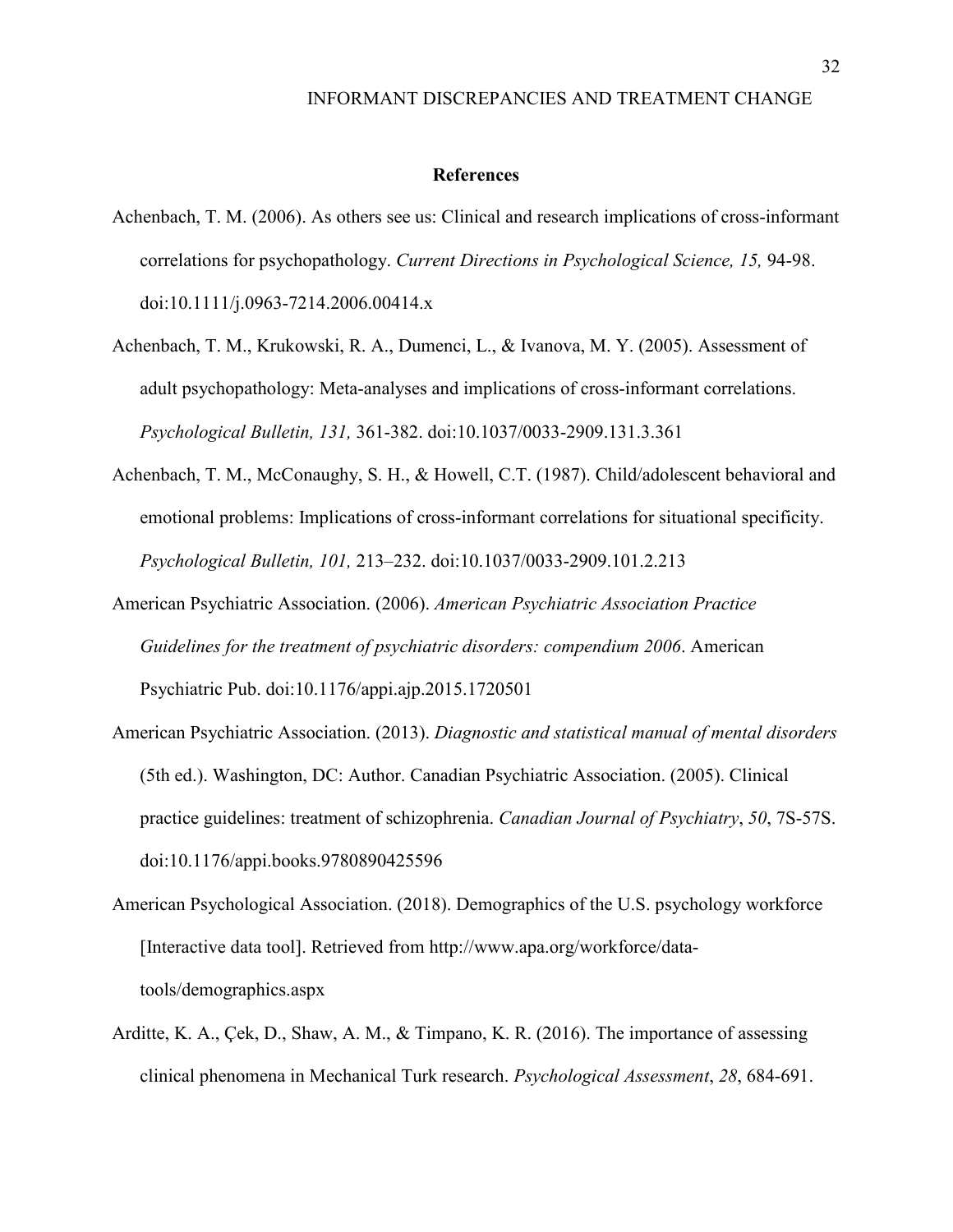- Baumeister, R. F., Bratslavsky, E., Finkenauer, C., & Vohs, K. D. (2001). Bad is stronger than good. *Review of General Psychology, 5*, 323-370. doi:10.1037/1089-2680.5.4.323
- Beidas, R.S., Stewart, R.E., Walsh, L., Lucas, S., Downey, M.M., Jackson, K., . . . Mandell, D.S. (2015). Free, brief, and validated: Standardized instruments for low-resource mental health settings. *Cognitive and Behavioral Practice, 22,* 5-19. doi:10.1016/j.cbpra.2014.02.002
- Brown-Jacobsen, A.M., Wallace, D.P., & Whiteside, S.P.H. (2011). Multimethod, multiinformant agreement, and positive predictive value in the identification of child anxiety disorders using the SCAS and ADIS-C. *Assessment, 18,* 382-392. doi:10.1177/1073191110375792
- Buhrmester, M. D., Talaifar, S., & Gosling, S. D. (2018). An evaluation of Amazon's Mechanical Turk, its rapid rise, and its effective use. *Perspectives on Psychological Science*, *13*, 149–154. doi:10.1177/1745691617706516
- Chambless, D. L., & Ollendick, T. H. (2001). Empirically supported psychological interventions: Controversies and evidence. *Annual Review of Psychology, 52*, 685-716. doi:10.1146/annurev.psych.52.1.685
- Cronbach, L. J., & Furby, L. (1970). How we should measure" change": Or should we?. *Psychological Bulletin*, *74*, 68-80. doi: [10.1037/h0029382](https://psycnet.apa.org/doi/10.1037/h0029382)
- De Los Reyes, A., Alfano, C.A., & Beidel, D.C. (2011). Are clinicians' assessments of improvements in children's functioning "global"? *Journal of Clinical Child and Adolescent Psychology, 40,* 281-294. doi:10.1080/15374416.2011.546043
- De Los Reyes, A., Augenstein, T.M., Wang, M., Thomas, S.A., Drabick, D.A.G., Burgers, D., & Rabinowitz, J. (2015). The validity of the multi-informant approach to assessing child and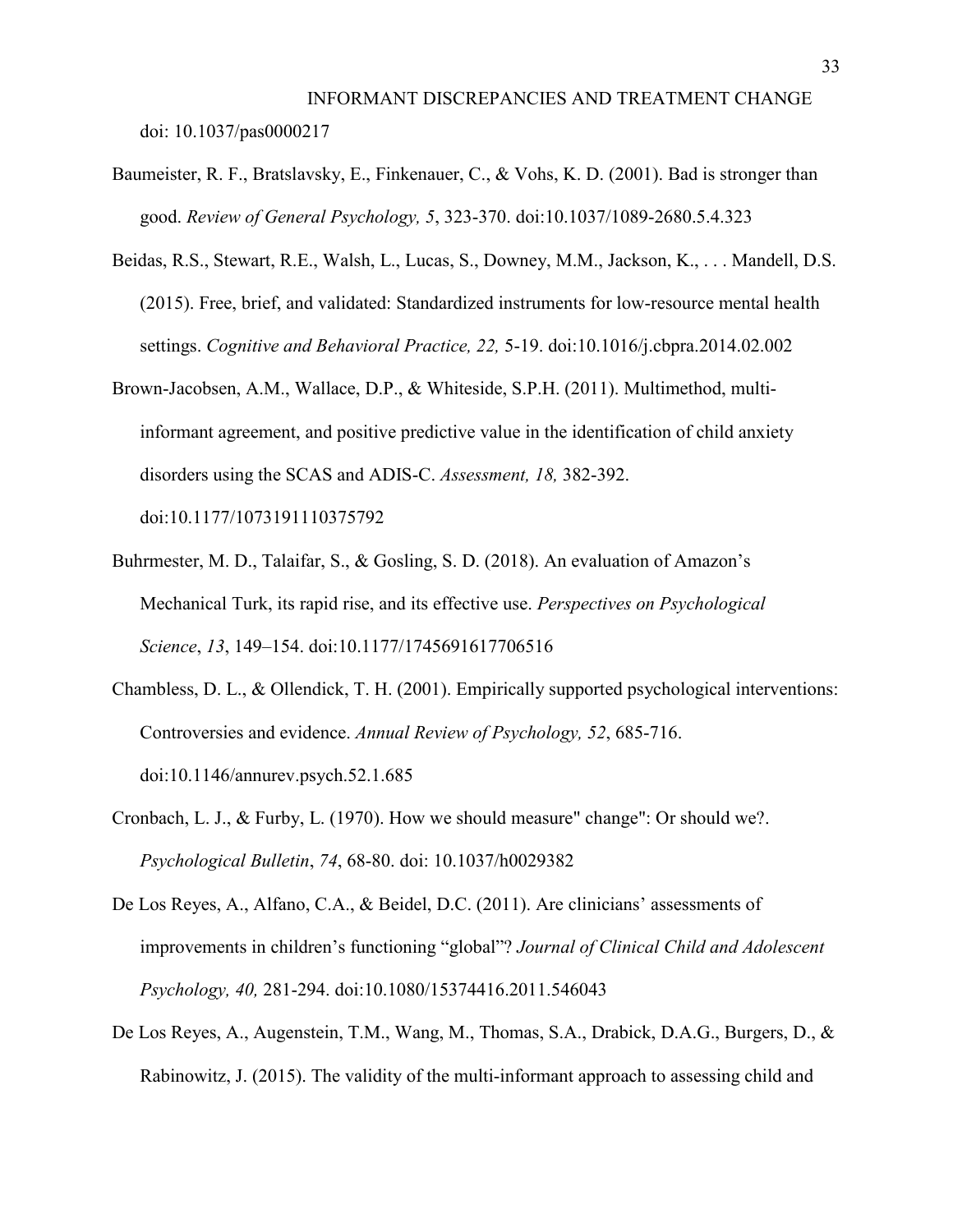INFORMANT DISCREPANCIES AND TREATMENT CHANGE adolescent mental health. *Psychological Bulletin, 141*, 858-900. doi:10.1037/a0038498

- De Los Reyes, A., Bunnell, B.E., & Beidel, D.C. (2013). Informant discrepancies in adult social anxiety disorder assessments: Links with contextual variations in observed behavior. *Journal of Abnormal Psychology, 122,* 376-386. doi:10.1037/a0031150
- De Los Reyes, A., Cook, C.R., Gresham, F.M., Makol, B.A., & Wang, M. (2019). Informant discrepancies in assessments of psychosocial functioning in school-based services and research: Review and directions for future research. *Journal of School Psychology*, *74*, 74-89. doi: 10.1016/j.jsp.2019.05.005
- De Los Reyes, A., Henry, D.B., Tolan, P.H., & Wakschlag, L.S. (2009). Linking informant discrepancies to observed variations in young children's disruptive behavior. *Journal of Abnormal Child Psychology, 37,* 637-652. doi:10.1007/s10802-009-9307-3
- De Los Reyes, A., & Kazdin, A.E. (2005). Informant discrepancies in the assessment of childhood psychopathology: A critical review, theoretical framework, and recommendations for further study. *Psychological Bulletin, 131,* 483-509. doi:10.1037/0033-2909.131.4.483
- De Los Reyes, A., & Kazdin, A.E. (2006). Conceptualizing changes in behavior in intervention research: the range of possible changes model. *Psychological review*, *113*, 554-583. doi:10.1037/0033-295X.113.3.554
- De Los Reyes, A., & Kazdin, A.E. (2008). When the evidence says, "Yes, no, and maybe so": Attending to and interpreting inconsistent findings among evidence-based interventions. *Current Directions in Psychological Science, 17,* 47-51. doi:10.1111/j.1467- 8721.2008.00546.x

# De Los Reyes, A., Kundey, S. M., & Wang, M. (2011). The end of the primary outcome measure: A research agenda for constructing its replacement. *Clinical Psychology*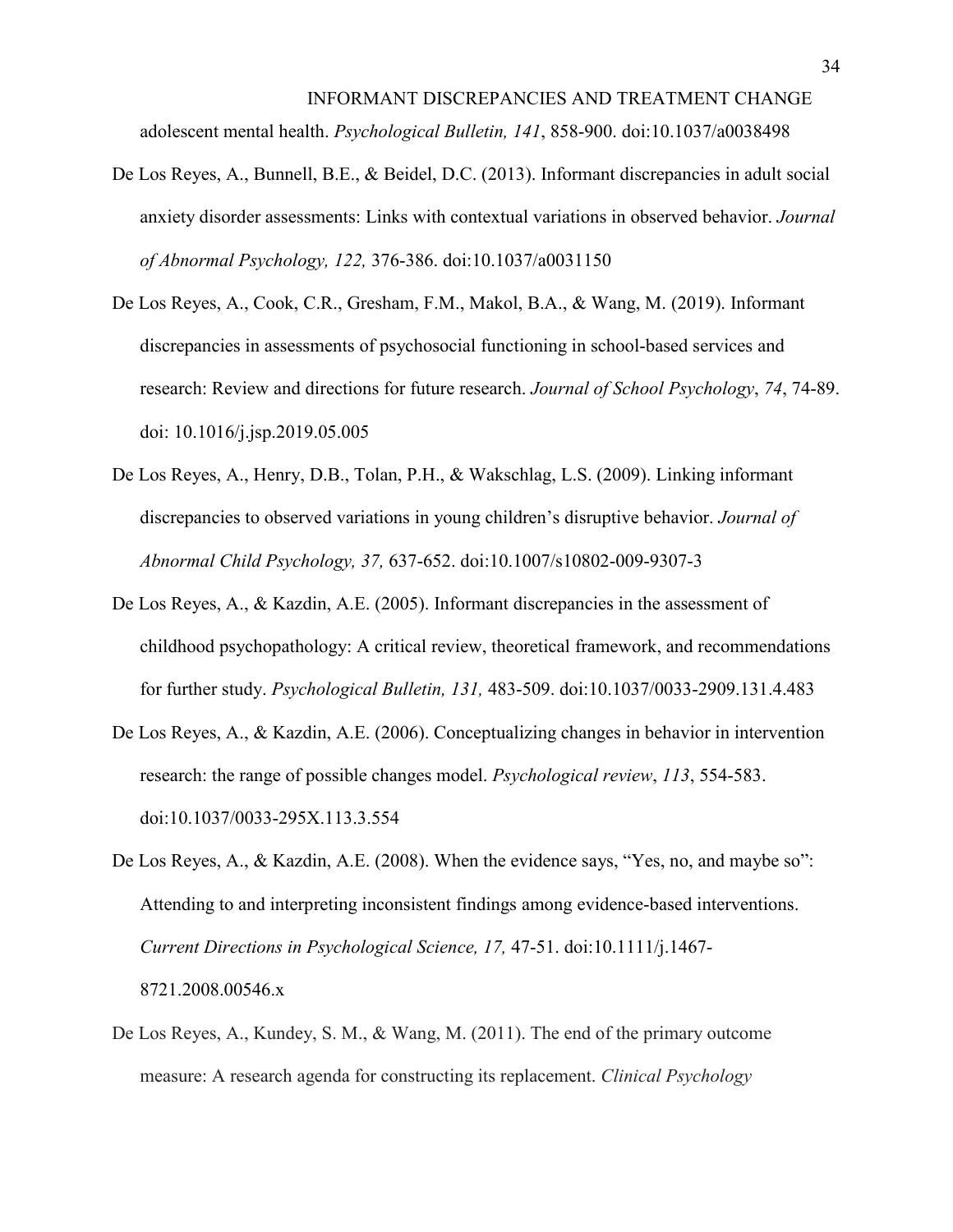INFORMANT DISCREPANCIES AND TREATMENT CHANGE *Review*, *31*, 829-838. doi: 10.1016/j.cpr.2011.03.011

- De Los Reyes, A., Lerner, M.D., Keeley, L.M., Weber, R., Drabick, D.A.G., Rabinowitz, J., & Goodman, K.L. (2019). Improving interpretability of subjective assessments about psychological phenomena: A review and cross-cultural meta-analysis*. Review of General Psychology*. Advance online publication. doi: 10.1177/1089268019837645
- De Los Reyes, A., Thomas, S. A., Goodman, K. L., & Kundey, S. M. A. (2013). Principles underlying the use of multiple informants' reports. *Annual Review of Clinical Psychology, 9*, 123-149. doi:10.1146/annurev-clinpsy-050212-185617
- Demyttenaere, K., Bruffaerts, R., Posada-Villa, J., Gasquet, I., Kovess, V., Lepine, J., ... & Polidori, G. (2004). Prevalence, severity, and unmet need for treatment of mental disorders in the World Health Organization World Mental Health Surveys. *Jama, 291*, 2581-2590. doi:10.1001/jama.291.21.2581
- Deros, D. E., Racz, S. J., Lipton, M. F., Augenstein, T. M., Karp, J. N., Keeley, L. M., . . . De Los Reyes (2018). Multi-informant assessments of adolescent social anxiety: Adding clarity by leveraging reports from unfamiliar peer confederates. *Behavior Therapy, 49*, 84-98. doi:10.1016/j.beth.2017.05.001
- DiBartolo, P. M., Albano, A. M., Barlow, D. H., & Heimberg, R. G. (1998). Cross-informant agreement in the assessment of social phobia in youth. *Journal of Abnormal Child Psychology, 26,* 213-220. doi:10.1023/A:1022624318795
- Doody, R. S., Stevens, J. C., Beck, C., Dubinsky, R. M., Kaye, J. A., Gwyther, L. M. S. W., ... & Cummings, J. L. (2001). Practice parameter: Management of dementia (an evidence-based review) Report of the Quality Standards Subcommittee of the American Academy of Neurology. *Neurology*, *56*, 1154-1166. doi:10.1212/WNL.56.9.1154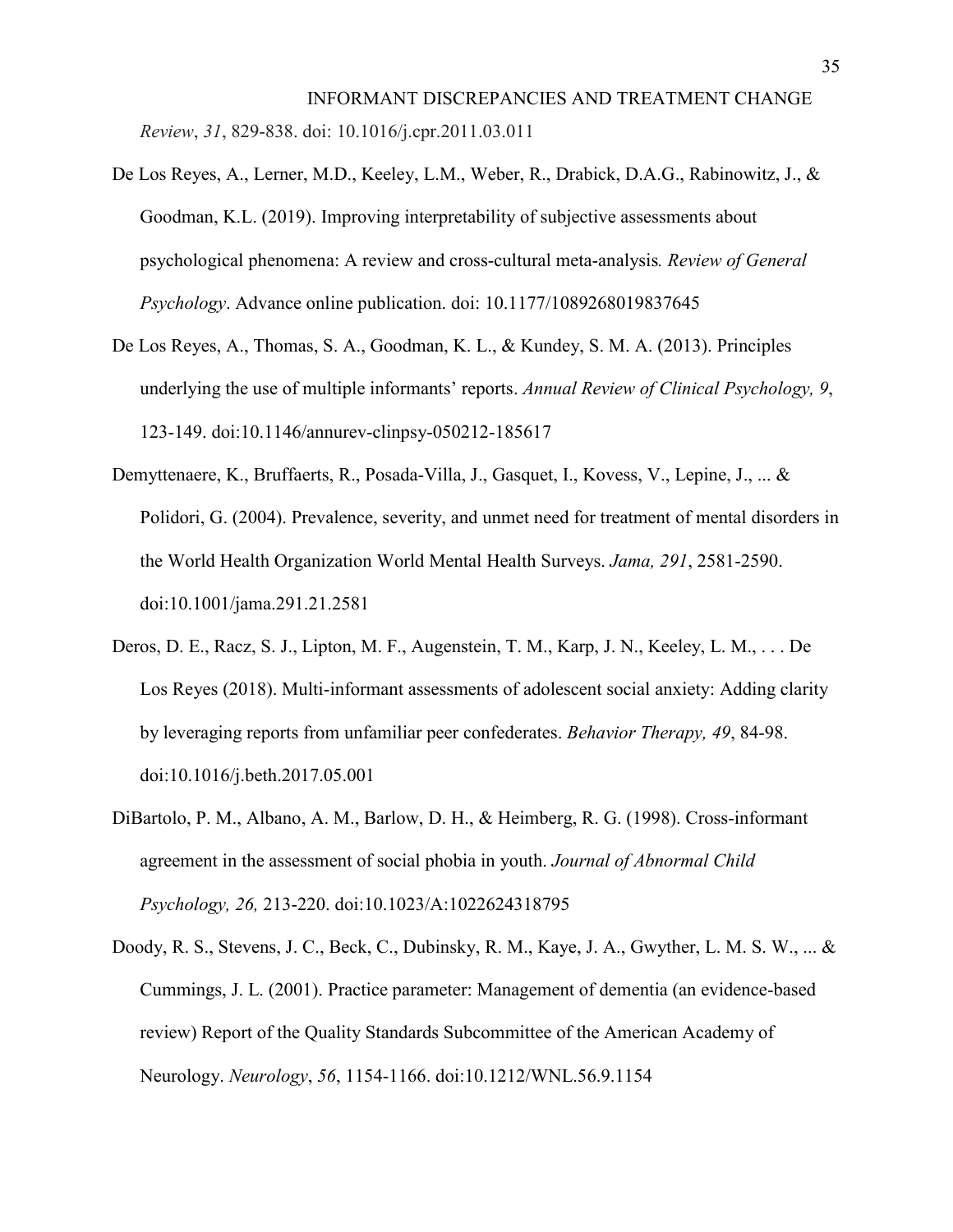- Grills, A. E., & Ollendick, T. H. (2003). Multiple informant agreement and the Anxiety Disorders Interview Schedule for parents and children. *Journal of the American Academy of Child and Adolescent Psychiatry, 42,* 30-40. doi:10.1089/cap.2011.0114
- Hawley, K. M., & Weisz, J. R. (2003). Child, parent, and therapist (dis)agreement on target problems in outpatient therapy: The therapist's dilemma and its implications. *Journal of Consulting and Clinical Psychology, 71,* 62-70. doi:10.1037//0022-006X.71.1.62
- Holmbeck, G.N., Li, S.T., Schurman, J.V., Friedman, D., & Coakley, R.M. (2002). Collecting and managing multisource and multimethod data in studies of pediatric populations. *Journal of Pediatric Psychology, 27*, 5-18. doi:10.1093/jpepsy/27.1.5
- Hunsley, J., & Lee, C.M. (2014). *Introduction to clinical psychology* (2nd ed.). Hoboken: Wiley & Sons.
- Hunsley, J., & Mash, E. J. (2007). Evidence-based assessment. *Annual Review of Clinical Psychology, 3*, 29-51. doi:10.1146/annurev.clinpsy.3.022806.091419
- Hunsley, J., & Mash, E.J. (Eds.). (2008). *A guide to assessments that work*. Oxford University Press. doi:10.1093/med:psych/9780195310641.003.0001
- Ito, T. A., Larsen, J. T., Smith, N. K., & Cacioppo, J. T. (1998). Negative information weighs more heavily on the brain: The negativity bias in evaluative categorizations. *Journal of Personality and Social Psychology*, *75*, 887-900. doi:10.1037/0022-3514.75.4.887
- Kazdin, A.E. (2017). Addressing the treatment gap: A key challenge for extending evidencebased psychosocial interventions. *Behaviour Research and Therapy, 88*, 7-18. doi:10.1016/j.brat.2016.06.004
- Kazdin, A.E., & Blase, S.L. (2011). Rebooting psychotherapy research and practice to reduce the burden of mental illness. *Perspectives on psychological science*, *6*, 21-37.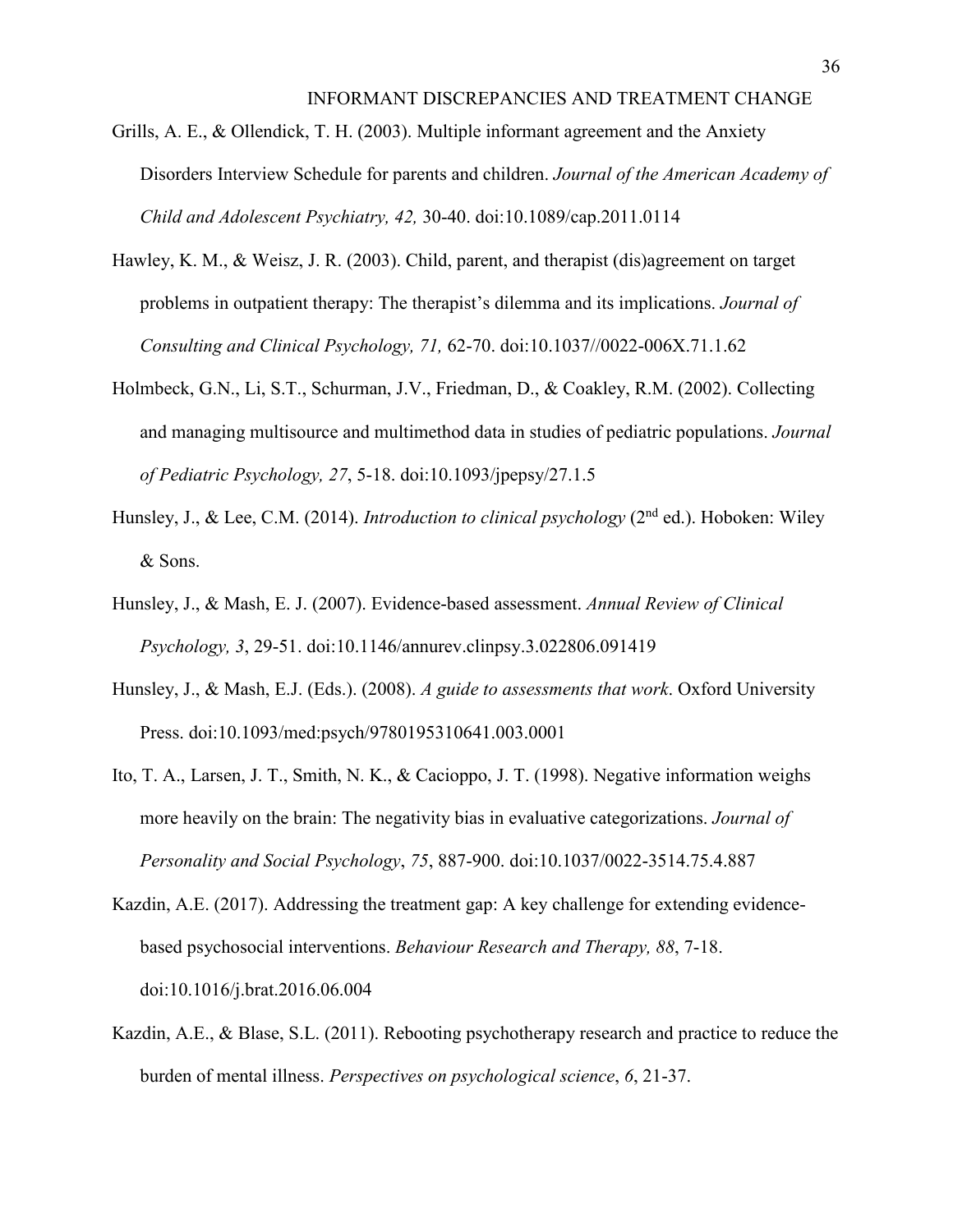INFORMANT DISCREPANCIES AND TREATMENT CHANGE doi:10.1177/1745691610393527

- Kessler, R. C., Berglund, P., Demler, O., Jin, R., Merikangas, K. R., & Walters, E. E. (2005). Lifetime prevalence and age-of-onset distributions of DSM-IV disorders in the National Comorbidity Survey Replication. *Archives of General Psychiatry, 62*, 593-602. doi:10.1001/archpsyc.62.6.593
- Kramer, T.L., Phillips, S.D., Hargis, M.B., Miller, T.L., Burns, B.J., & Robbins, J.M. (2004). Disagreement between parent and adolescent reports of functional impairment. *Journal of Child Psychology and Psychiatry, 45,* 248-259. doi:10.1111/j.1469-7610.2004.00217.x
- Laird, R. D., & De Los Reyes, A. (2013). Testing informant discrepancies as predictors of adolescent psychopathology: Why difference scores cannot tell you what you want to know and how polynomial regression may. *Journal of Abnormal Child Psychology*, *41*, 1–14. doi:10.1007/s10802-012-9659-y
- Laird, R. D., & Weems, C. F. (2011). The equivalence of regression models using difference scores and models using separate scores for each informant: implications for the study of informant discrepancies. *Psychological Assessment*, *23*, 388–397. doi:10.1037/a0021926
- Lerner, M.D., De Los Reyes, A., Drabick, D.A.G., Gerber, A.H., & Gadow, K.D. (2017). Informant discrepancies define discrete, clinically useful autism spectrum disorder subgroups. *Journal of Child Psychology and Psychiatry, 58*, 829-839. doi:10.1111/jcpp.12730
- Lilienfeld, S. O. (2007). Psychological treatments that cause harm. *Perspectives on Psychological Science*, *2*, 53-70. doi: [10.1111/j.1745-6916.2007.00029.x](https://doi.org/10.1111%2Fj.1745-6916.2007.00029.x)
- Loeber, R., Green, S. M., & Lahey, B. B. (1990). Mental health professionals' perception of the utility of children, mothers, and teachers as informants on childhood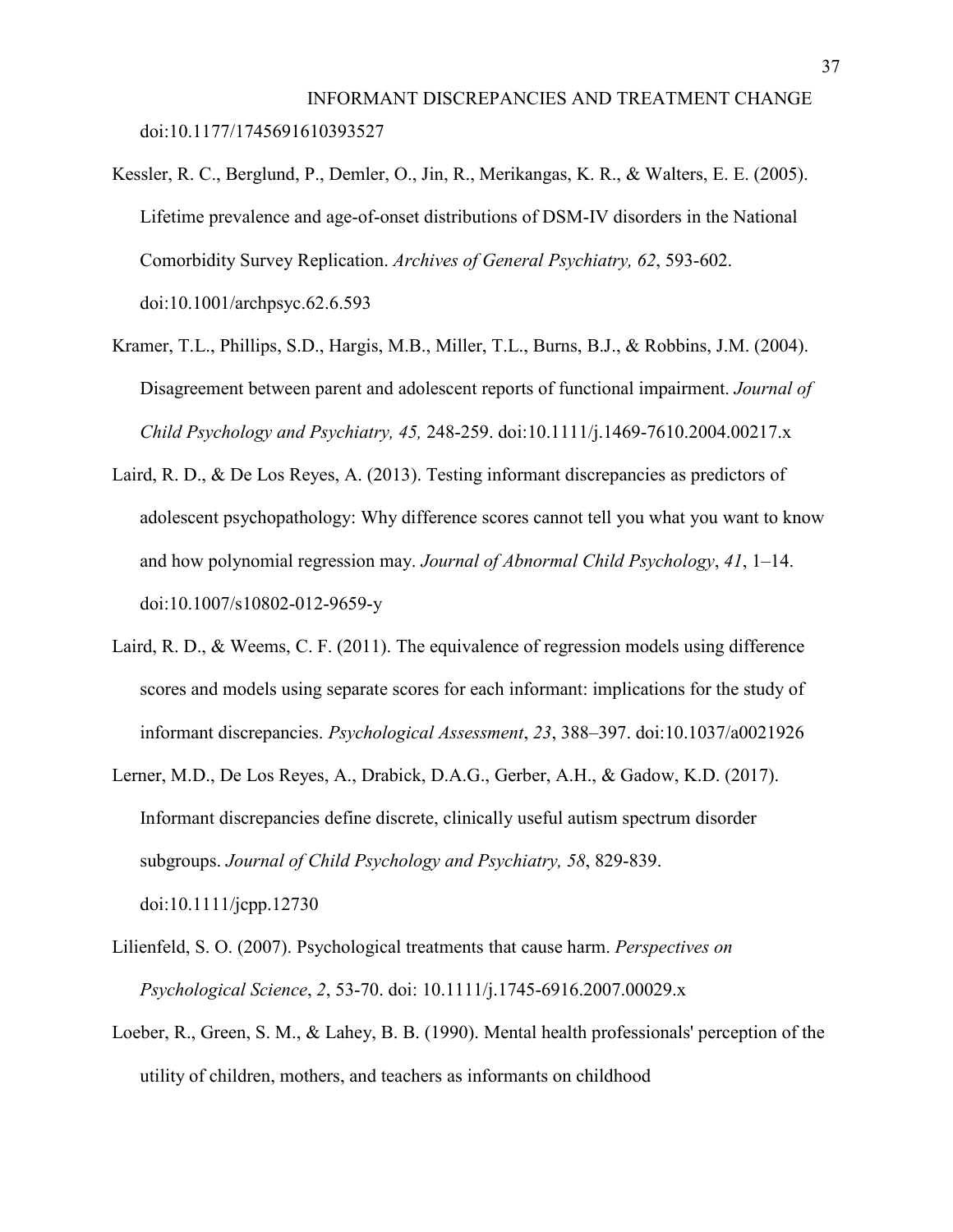# INFORMANT DISCREPANCIES AND TREATMENT CHANGE psychopathology. *Journal of Clinical Child Psychology*, *19*(2), 136-143. doi:10.1207/s15374424jccp1902\_5

- Marsh, J. K., & Romano, A. L. (2016). Lay judgments of mental health treatment options: The mind vs. body problem. *Medical Decision Making: Policy & Practice, 1,* 1-12. doi:10.1177/2381468316669361
- Mason, W., & Suri, S. (2012). Conducting behavioral research on Amazon's Mechanical Turk. *Behavior Research Methods, 44*, 1–23. doi:10.3758/s13428-011-0124-6
- McMahon, R. J., & Frick, P. J. (2005). Evidence-based assessment of conduct problems in children and adolescents. *Journal of Clinical Child and Adolescent Psychology*, *34*, 477–505. doi: 10.1207/s15374424jccp3403\_6
- Ogles, B. M., Lambert, M. J., Weight, D. G., & Payne, I. R. (1990). Agoraphobia outcome measurement: A review and meta-analysis. *Psychological Assessment, 2,* 317-325. doi:10.1037/1040-3590.2.3.317
- Peer, E., Vosgerau, J., & Acquisti, A. (2014). Reputation as a sufficient condition for data quality on Amazon Mechanical Turk. *Behavior Research Methods*, *46*, 1023-1031. doi:10.3758/s13428-013-0434-y
- Peeters, G., & Czapinski, J. (1990). Positive-negative asymmetry in evaluations: The distinction between affective and informational negativity effects. *European Review of Social Psychology, 1*, 33-60. doi:10.3389/fpsyg.2018.00213
- Pelham, W. E., Jr., Fabiano, G. A., & Massetti, G. M. (2005). Evidence-based assessment of attention deficit hyperactivity disorder in children and adolescents. *Journal of Clinical Child and Adolescent Psychology*, *34*, 449–476. doi: 10.1207/s15374424jccp3403\_5

Rosen, A., & Proctor, E. K. (2003). *Developing practice guidelines for social work intervention:*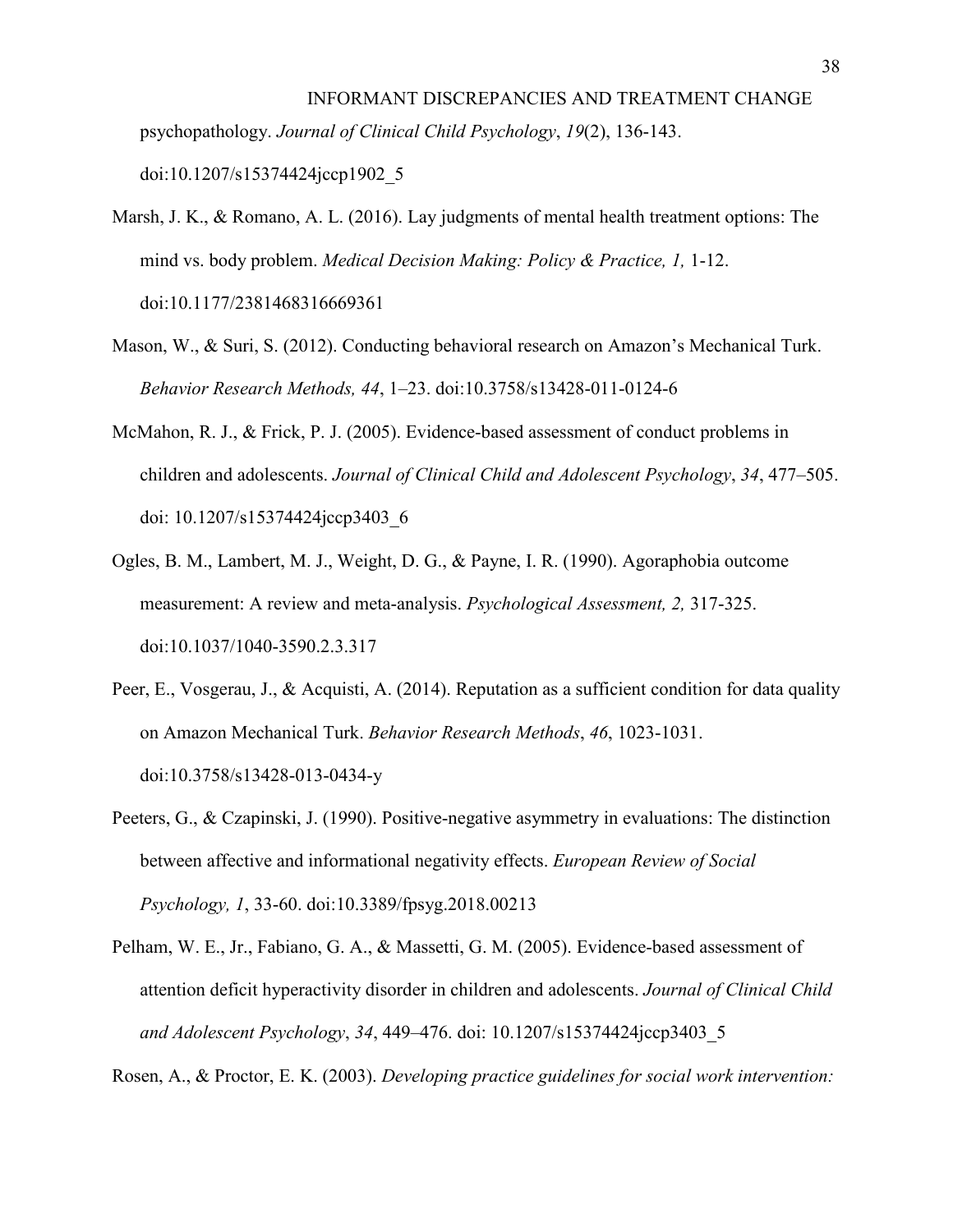Salsberg, E., Quigley, L., Mehfoud, N., Acquaviva, K., Wyche, K., & Sliwa, S. (2017). *Profile of the social work workforce*. Retrieved from https://www.cswe.org/Centers-

Initiatives/Initiatives/National-Workforce-Initiative/SW-Workforce-Book-FINAL-11-08- 2017.aspx.

- Skowronski, J. J., & Carlston, D. E. (1989). Negativity and extremity biases in impression formation: A review of explanations. *Psychological Bulletin, 105*, 131-142. doi:10.1037/0033-2909.105.1.131
- Southam-Gerow, M. A., & Prinstein, M. J. (2014). Evidence base updates: The evolution of the evaluation of psychological treatments for children and adolescents. *Journal of Clinical Child and Adolescent Psychology, 43*, 1-6. doi:10.1080/15374416.2013.855128
- Volkmar, F., Siegel, M., Woodbury-Smith, M., King, B., McCracken, J., & State, M. (2014). Practice parameter for the assessment and treatment of children and adolescents with autism spectrum disorder. *Journal of the American Academy of Child & Adolescent Psychiatry*, *53*, 237-257. doi:10.1016/j.jaac.2013.10.013
- Weisz, J. R., Jensen Doss, A., & Hawley, K. M. (2005). Youth psychotherapy outcome research: A review and critique of the evidence base. *Annual Review of Psychology, 56*, 337-363. doi:10.1146/annurev.psych.55.090902.141449
- Weisz, J. R., Weiss, B., Alicke, M. D., & Klotz, M. L. (1987). Effectiveness of psychotherapy with children and adolescents: A meta-analysis for clinicians. *Journal of Consulting and Clinical Psychology, 55,* 542-549. doi:10.1037/0022-006X.55.4.542
- Youngstrom, E. A., Findling, R. L., & Calabrese, J. R. (2004). Effects of adolescent manic symptoms on agreement between youth, parent, and teacher ratings of behavior problems.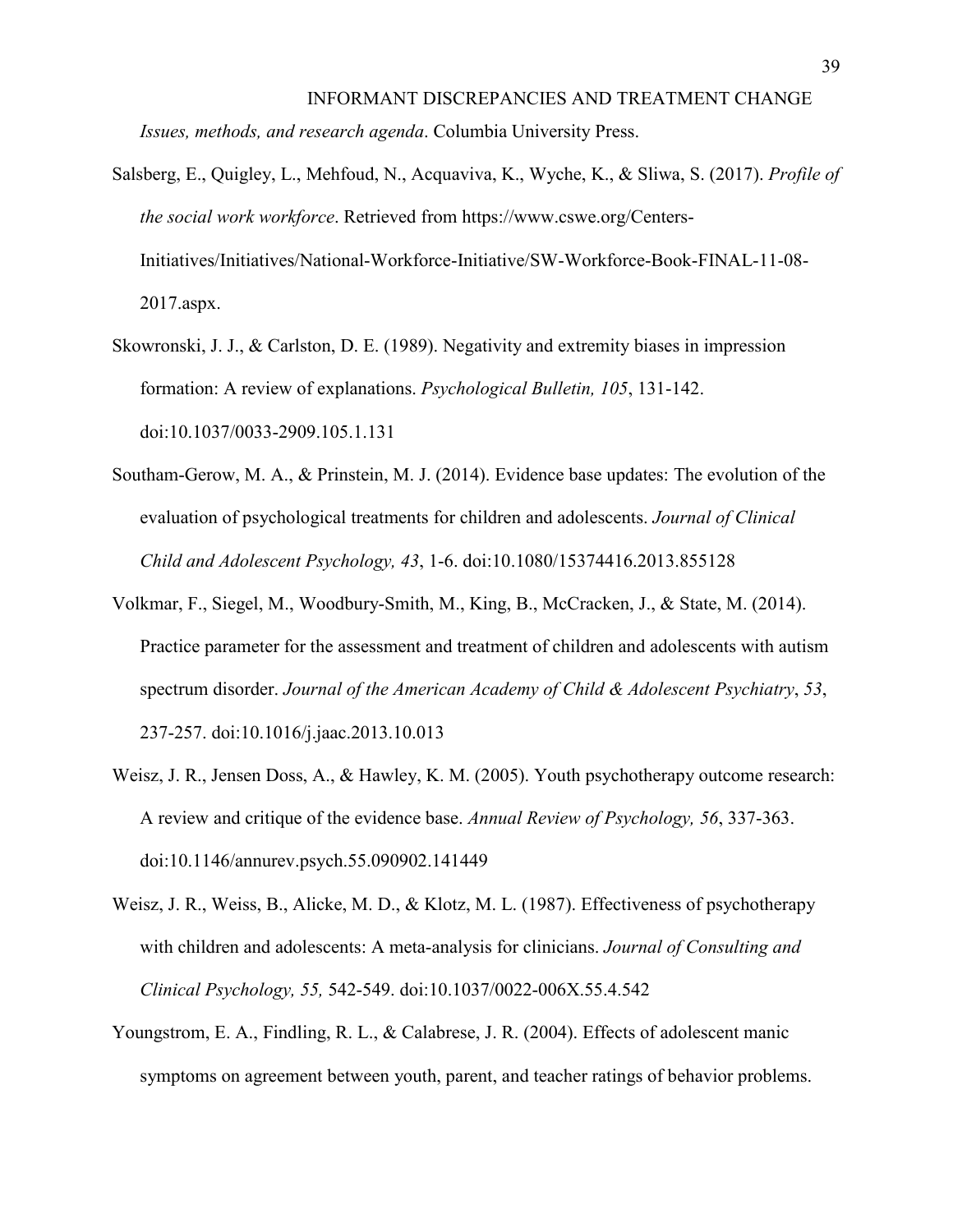*Journal of Affective Disorders, 82,* S5–S16. doi:10.1016/j.jad.2004.05.016

Yzerbyt, V. Y., Schadron, G., Leyens, J. P., & Rocher, S. (1994). Social judgeability: The impact of meta-informational cues on the use of stereotypes. *Journal of Personality and Social Psychology*, *66*, 48-55. doi:10.1037/0022-3514.66.1.48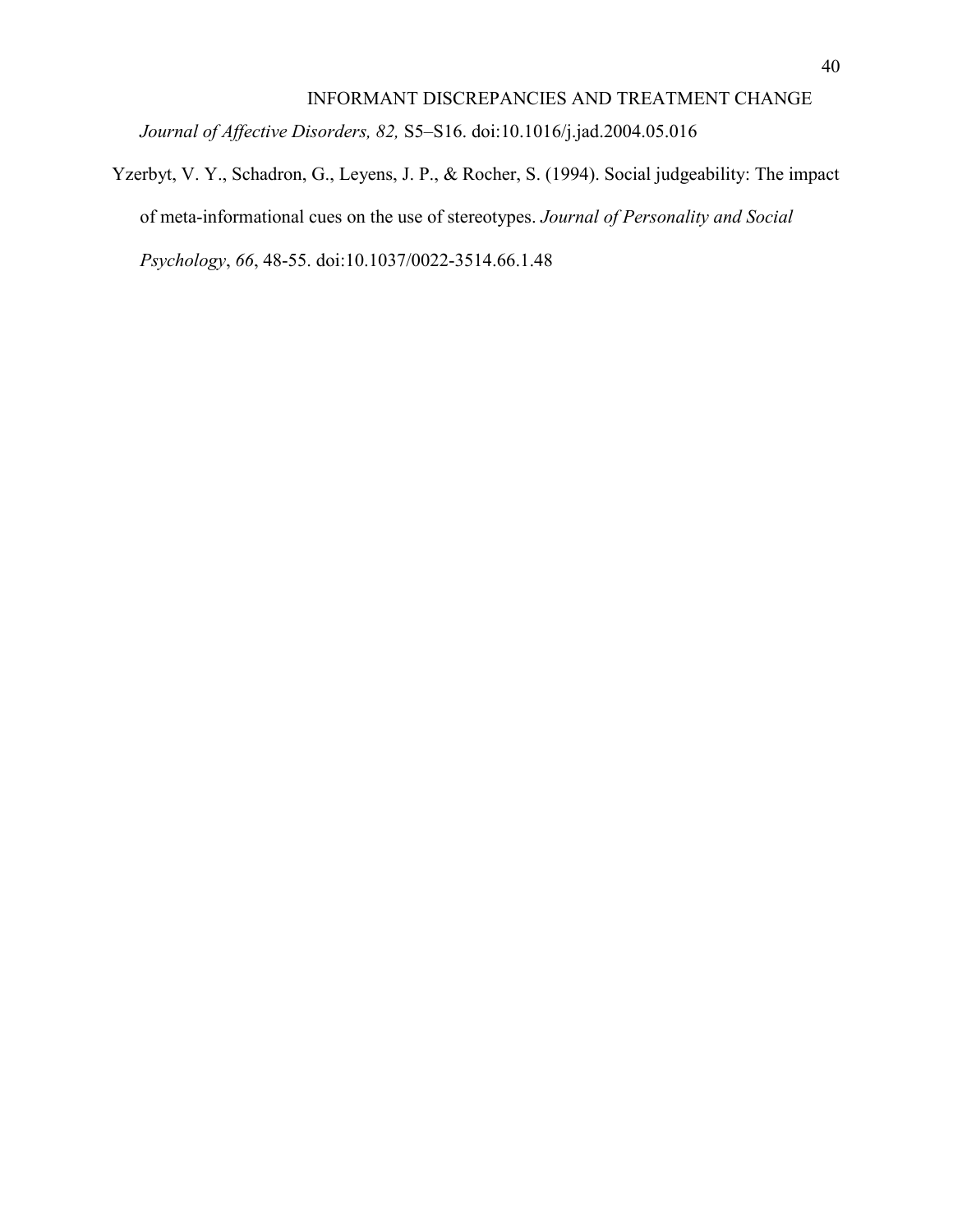Imagine a child patient who is receiving therapy for ADHD. The patient's doctor has asked the child and the child's mother to rate how the child's ADHD symptoms have improved. The first bar shows how much the child rated the ADHD symptoms to have improved, and the second bar shows how much the child's mother rated the ADHD symptoms to have improved (on a scale from 0, no improvement at all, to 100, largest possible improvement).



Figure 1. Example material shown to participants.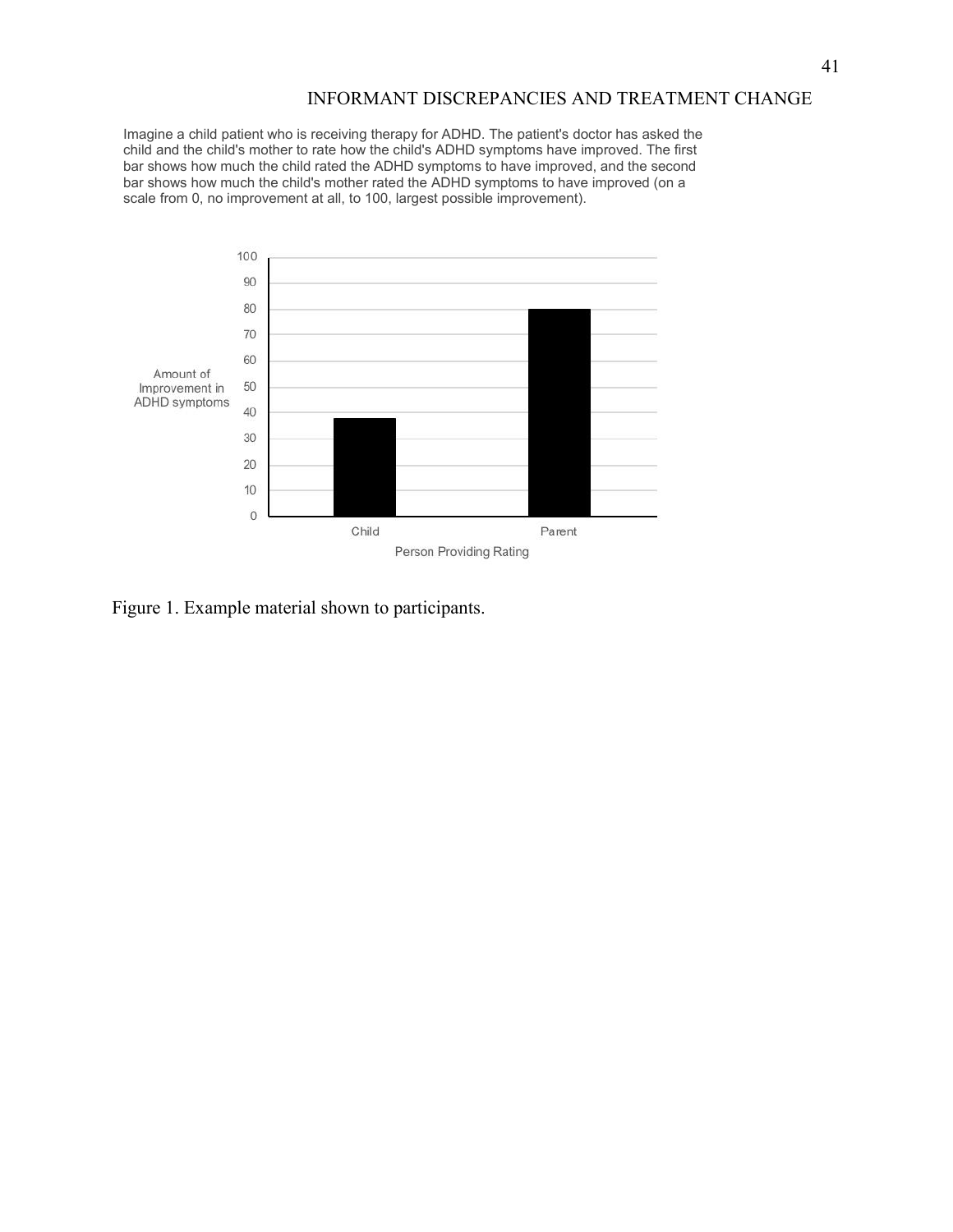

Figure 2 a-c. Lay weighting scores for Experiment 1 – 3 dyads. Error bars represent standard error. Graphs show ratings for a) child-parent dyads, b) child-teacher dyads, and c) parentteacher dyads.